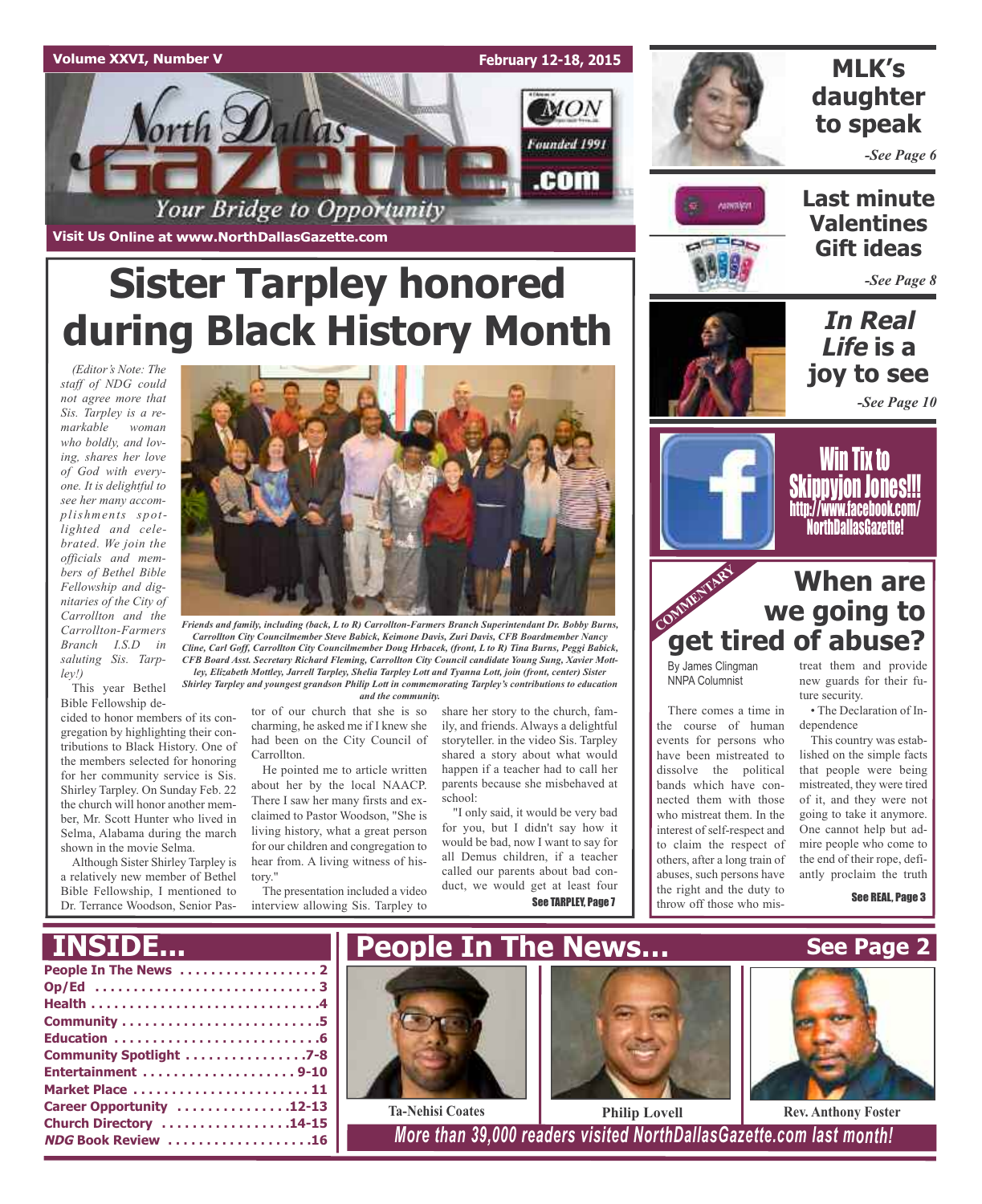### **People in the News www.NorthDallasGazette.com**

# **Ta-Nahesi Coates**

National keynote speakers will lead an immersive and engaging discussion on the future of Dallas alongside city leaders and community members Feb. 27- 28 during The Dallas Festival of Ideas.

The Dallas Festival of Ideas urges community attendance to create a passionate and informed discussion on how and what will shape the next century in Dallas. The two-day event will begin Friday, Feb. 27 at the Dallas City Performance Hall by highlighting each of the five



# **Phillip Lovell**

WASHINGTON Northrop Grumman Corporation's Philip Lovell received a top-level award at the 29th annual Black Engineer of the Year Award (BEYA) Science, Technology, Engineering and Mathematics (STEM) Global Competitiveness Conference held this weekend in Washington, D.C. BEYA acknowledges excellence in accomplishments in STEM fields. Additionally, six Northrop Grumman employees were recognized as BEYA Modern-Day Technology Leaders and another received the Science Spec-



ideas for a world-class city: The Physical City,The Cultural City, The Innovative City, The Political City and The Educated City.

trum Trailblazer award at the conference.

The employees were recognized for their dedication to community service, educational leadership and outstanding technical and professional contributions,

and taking that idea and applying it to Dallas," said Bob Mong, editor of the *Morning News*. "The Dallas Festival of Ideas is about channeling progressive action. Something tangible will come out of this festival and I'm looking forward to the results."

Keynote addresses and panel discussions on the various ideas will be delivered at multiple locations in the Dallas Arts District by nationally known speakers and Dallas-area panelists on topics that are essential to the future of Dallas, concluding with actionable next steps to improve the city. Free family program-

among other achievements. Lovell, a Fellow mechan-

as Agile Beam Radar, F-22, the Joint Strike Fighter and STARLite. He has authored 18 publications and has received four new technology and 19 trade secret awards. He is an active mentor to younger engineers. Lovell earned a bachelor's degree in mechanical engineering from the University of the District of Columbia and a master's degree in mechanming will also be available at the Winspear Opera House Saturday, Feb. 28, from 9 a.m. until the closing ceremony.

The Physical City, led by New York City architect, developer and planner Vishaan Chakrabarti, will focus on how we can integrate nature in building and involve youth in planning for the future (Dallas City Performance Hall, 11 a.m. and 2 p.m.).

The Cultural City, led by award-winning writer Luis Alberto Urrea, will highlight how we can express ourselves through food, music, art and the humanities to create a more vibrant

ical engineering from the University of Maryland, College Park.

Tizoc Loza received the Corporate Promotion of Education award and is the Northrop Grumman manager for Global Supplier Diversity Programs/Government Relations. He is responsible for the development and implementation of the Small Business Innovation Research Program, which supports the transfer of technology to small businesses and universities, and he manages the Northrop Grumman Mentor-Protégé program. He supports education working with Historically Black Colleges and

and diverse city (Crow Collection of Asian Art, 10:30 a.m. and 3:30 p.m.).

The Innovative City, led by digital innovation and foresight strategist Rahaf Harfoush, will explain how we can unlock creativity and embrace innovation in concert with what is already successful (Meyerson Symphony Center, 10 a.m. and 3 p.m.).

The Political City, led by prolific writer and senior editor of the Atlantic Ta-Nehisi Coates, will highlight how we can engage the youth in the political process and reduce the polarities of race and class (Dallas Museum of Art,

Universities, Hispanic Serving Institutions, Tribal Colleges/Universities and other Minority Institutions to identify scholarship awards, research and development programs, and subcontract-

Zachary Barnett, a software engineer in Northrop Grumman's Information Systems sector, is responsible for the design and development of projects for the U.S. Department of Defense including a webbased collaborative tool and cross-domain capability supporting strategic planning. He received a Special Recognition award. He is the professional develop-

ing opportunities.

The Educated City, led by New York Times bestselling author Elizabeth Green, will focus on how we can build toward a great urban school district (Booker T. Washington High School, 9 a.m. and 3:30 p.m.)

9:30 a.m. and 2:30 p.m.).

There will also be a free panel open to the public focusing on "How can Dallas attract and retain its creative talent?", introduced by Mayor Mike Rawlings and led by Southern Methodist University's Zannie Voss (Booker T. Washington High School, 1 p.m.).

Bishop T.D Jakes will

### See COATES, Page 6

ment chair of the Northrop Grumman African American Task Group Employee Resource Group and involved in community youth activities as a mentor to local K-12 students, with the CyberPatriot and VEX Robotics student science competitions.

The six Northrop Grumman employees who were honored as BEYA Modern-Day Technology Leaders are: Aaron Copeland, Bianca Brandveen, Deidre Connor, Michael Finnessy, Matthew Janisz and William Smith. Anthony Barnes received the Science Spectrum Trailblazer award.

# **Rev. Anthony Foster**

Pastor Tony, as he was often referred to by First Baptist Church of Hamilton Park parishioners, has an approach which is straightforward, in your face, biblical application which unifies Christians to praise, worship and rejoice.

Rev. Anthony Foster, pastor at First Baptist Church of Hamilton Park, was born in Dallas on May 31, 1960 to Dr. Jesse Lee and Annie Pearl Foster. He graduated from Lake Highlands High School in 1978 and in 1979 he followed in his father's footsteps and accepted a call from God to preach the good news of salvation. For over 36 years, Rev. Foster preached the Gospel and ministered to the lost and believers.



Throughout his early childhood, Rev. Foster observed and learned from his father how and grew into a gifted orator and preacher in his own right. A master at integrating metaphors into his sermons, with sound biblical doctrines, is a testament of his father's teachings.

Even though Rev. Foster had the gift of preaching and a natural musical talent, his father demanded that he use his "burning" gift to further his education. So after graduating from Richardson ISD, he continued his higher education at Southern Bible Institute, Tyndale Theological Seminary, Criswell College and Louisiana Baptist University. His studies allowed him the opportunity to pursue his purpose and passion with collaborative work as a Minister and the joy of music from the pulpit.

After the death of his father in February 2003, Rev. Foster joined his brother Rev. Gregory Foster as Pastor in continuing their parent's legacy at First Church. Dedicated to those who are interested in unifying a Bible based ministry, Pastor Foster's greatest desire is summed up in Jim Elliot's quote, "God always gives His best to those who leave the choice with him."

Rev. Foster's legacy lives on through his four daughters, Latrice, Jennifer, Whitney, and Taylor, all of Dallas, Texas. Also his three grandchildren, Jayda, Jatavion, and Zaria, his brother, Dr. Gregory Foster of Allen, Texas, and every individual near or far who was impacted by his ministry.

Rev. Foster was preceded in death by his parents, Pastor J. Lee and Annie Pearl Foster; sister, Essie Louise Foster; and mother of his children, Sondra Howard Foster.



*For the 411 in the community, go to www.northdallasgazette.com*

ical engineer at Northrop Grumman Electronic Systems, received the Outstanding Technical Contribution award. He has had many technical roles involved with programs such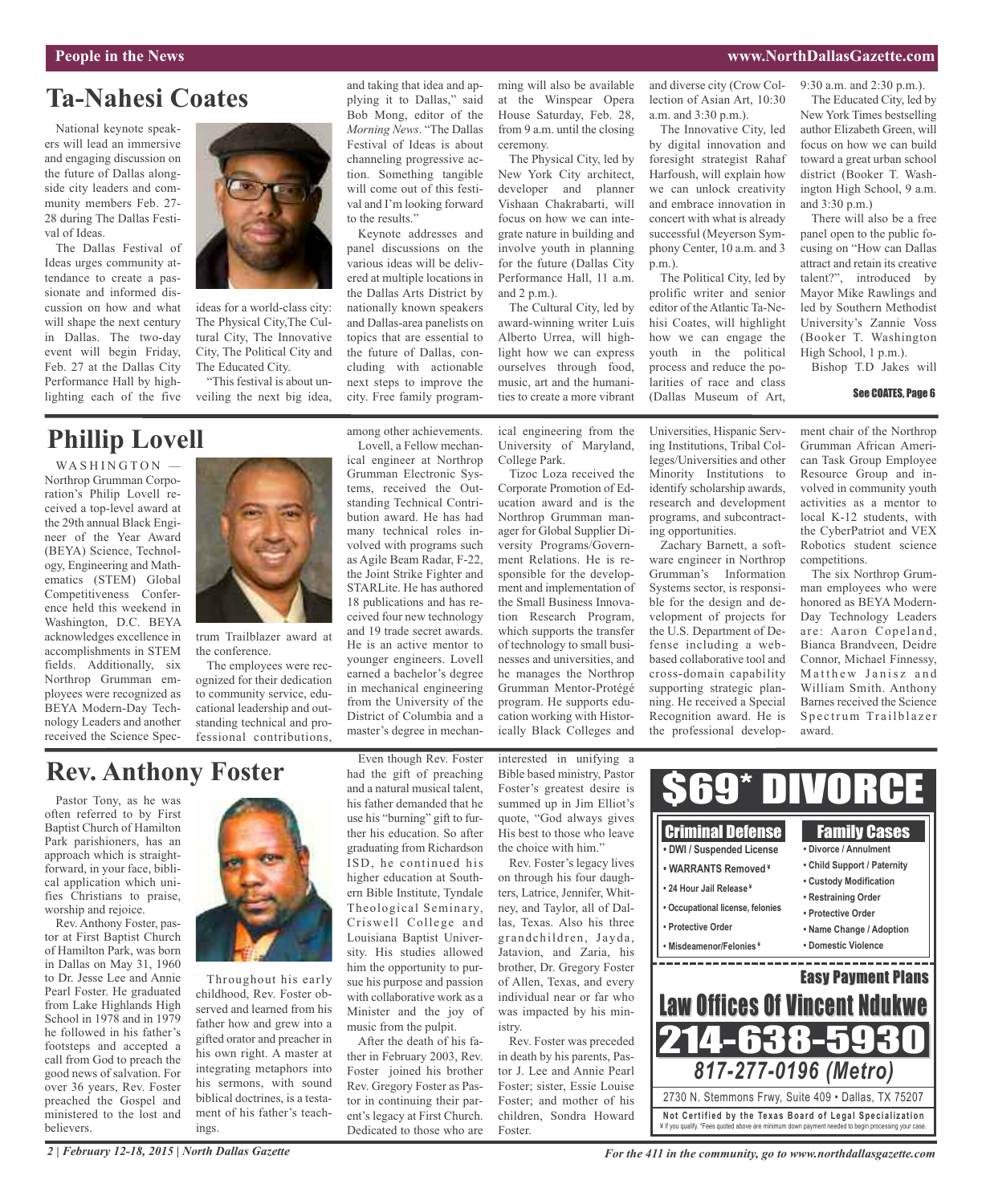### **www.NorthDallasGazette.com Op-Ed**



*unsolicited material and reserves the right to edit and make appropriate revisions.*

# *"Do what you say you are going to do ... when you say you are going to do it."*

**Publisher's Office:** publisher@northdallasgazette.com

**Sales Department:** marketing@northdallasgazette.com

### **Editorial Department:**

editor@northdallasgazette.com

## **Online:**

www.NorthDallasGazette.com www.twitter.com/NDGEditor www.facebook.com/NorthDallasGazette www.pinterest.com/NDallasGazette

# STAFF

**Chairman Emeritus** *Jim Bochum 1933 – 2009*

**Published By** *Minority Opportunity News, Inc.*

> **Web Master** *Todd Jones*

**Special Projects Manager** *Edward Dewayne "Preacher Boy" Gibson, Jr. James C. Allen*

**Community Marketing** *Nina Garcia*

**Religious/ Marketing Editor** *Shirley Demus Tarpley*

### **Advisory Board:**

*John Dudley Myrtle Hightower Fred Moses Annie Dickson Cecil Starks Willie Wattley Coty Rodriguez-Anderson B. J. Williams Denise Upchurch Barbara Simpkins, ADVISORY BOARD SECRETARY*

**VP of Digital Marketing and Entertainment** *Jessica Brewer*

**Editor** *Ruth Ferguson*

**Contributing Writers** *Jackie Hardy Ivy N. McQuain Terri Schlichenmeyer Nicole Scott Tamarind Phinisee*

## **Editorial Writers** *Ivy N. McQuain Ruth Ferguson*

**Production** *David Wilfong*

*Nicole Scott*

### **Advisory Board Committees:**

*Public Relations Planning and Implementation* Cecil Starks, CHAIRPERSON

*Business Growth Referral* John Dudley, CHAIRPERSON

*Program Policy Development* Annie Dickson, CHAIRPER

*Quality Assurance* Myrtle Hightower, CHAIRPERSON Coty Rodriguez

**Poverty doesn't have to be a state of mind**

By Julianne Malveaux NNPA Columnist

The racial differential in the poverty rate is staggering. Last time I checked, about 12 percent people in the United States, one in eight people are poor. Depending on race and ethnicity, however, poverty is differently experienced. Fewer than one in 10 Whites are poor; more than one in four African Americans and Latinos are poor.

Differences in occupation, income, employment and education are considered the main reasons for poverty, with current and past discrimination playing a role in educational, employment and occupational attainment. We see the discrimination when we consider that African American women with a doctoral de-

### gree have median earnings of about \$1,000 a week, compared to about \$1,200 a week for Black men and White women, and \$1,600 a week for White men. White men earn 60 percent more than African American women, and a third more than Black men and White women.

It would not take much to recite the differences, by race, or education, unemployment, earnings and occupation. The recurrent question in reviewing the data is: What are we going to do? It makes no sense to just recite the data and then wring our hands as if nothing can be done. The three steps in social change are organization (especially protest), which leads to legislation (with pressure) and litigation (when legislation is not implemented).

Often laws preventing discrimination have been passed but not adhered to, forcing litigation to get offenders to do the right thing. Of course, it takes more than a minute. It takes people who are committed for the long run. "The arc of the moral universe is long, but it bends toward justice," Dr. Martin Luther King said in 1964.

Carter Godwin Woodson understood the long arc when he founded the Journal of Negro History and the Association for the Study of Negro Life and History in 1915. The organization and the journal have changed their names to reflect the nomenclature of these times, and they are now called The Journal of African American History and the Association for the Study of Negro Life and

hand and foot?"

Henry reminded the people of their futile petitions, their arguments against oppression, their entreaties and supplications to the King. He reminded them of their demonstrations, their protestations, and their humility, all rejected by the power structure. He told them it was time to take things into their own hands and stop begging their oppressors to come to their rescue. He said, "There is no longer any room for hope. If we wish to be free… we must fight! I repeat it, sir, we must fight.

Until Black people decide to fight against negative external forces and our own internal economic recalcitrance, things will not change.

If we do not act upon the historical juxtaposition of David Walker's Appeal and Patrick Henry's words, we are doomed to permanent underclass status. We must leverage our economic capacity against corporations that treat us like afterthoughts. And, we must combine our intellectual and financial resources to build our own political, economic, educational, and soHistory. Both the organization and the journal have now existed for 100 years which is perhaps why ASALH chose "A Century of Black Lives, History and Culture" as its 2015 theme. (ASALH choose a Black History Month theme each year). This year, their focus on the long arc of African American life in our nation and asserts that "this transformation is the result of effort, not chance."

Carter G. Woodson made many choices that led to his education and to the creativity and brilliance that motivated him to uplift Black History through Negro History Week, now Black History Month. Woodson was the son of former slaves, and a family that was large and poor. He

### See POVERTY Page 11

cial independence. (Join the One Million Conscious Black Voters and Contributors movement by sending an email to info@iamoneofthemillion.com)

Having written in this space for 22 years, I figured I'd let a White man do the talking this time. That way more of our people will listen and act; because if a White man called for a revolt, it must be all right for a Black man to call for one.

So I leave you with Patrick Henry's most famous words: "Why stand we here idle? What is it that gentlemen wish? What would they have? Is life so dear, or peace so sweet, as to be purchased at the price of chains and slavery? Forbid it, Almighty God! I know not what course others may take; but as for me, give me liberty or give me death!"

*Jim Clingman, founder of the Greater Cincinnati African American Chamber of Commerce, is the nation's most prolific writer on economic empowerment for Black people. He is an adjunct professor at the University of Cincinnati and can be reached through his Web site, blackonomics.com.*

For the 411 in the community, go to www.northdallasgazette.com February 12-18, 2015 | North Dallas Gazette | 3

*The North Dallas Gazette, formerly Minority Opportunity News, was founded in July 1991, by Mr.Jim Bochum and Mr.Thurman R. Jones. North Dallas Gazette is a wholly owned subsidairy of Minority Opportunity News, Inc.*

about their condition, and then do something about it. I long for the day when **REAL,** continued from Page <sup>1</sup>

Black people finally get so tired of the abuse we suffer all over this country that we will decide to spend much more of our time, not trying to hurt someone else, but to use our resources to help ourselves. Our plight is similar to that of the founders of this country. The big difference: They were fed up and determined to make a change; we are just fed up. They had to go to war, as we must do if we want change. Our war must be revolutionary as well, but it must be fought with dollars rather than musket balls.

Our resolve must be the same as the Patriots. We must "admit" our problem and then "commit" to doing what we have to do to get what say we want. Why would we continue to hope and wish for change from people who have demonstrated no indication of their willingness to do so? Check out how Patrick Henry put it: "I have but one lamp by which my feet are guided, and that is the lamp of experience. I know of no way

of judging the future but by the past. And judging by the past, I wish to know what there has been in the conduct of the British ministry for the last ten years to justify those hopes with which gentlemen have been pleased to

solace themselves…" Henry knew he had to fight rather than hope and wish for change. He asked his compatriots what would make them believe their captors would change. "Is it that insidious smile with which our petition has been lately received? Trust it not, sir; it will prove a snare to your feet."

Patrick Henry continued, "They tell us, sir, that we are weak; unable to cope with so formidable an adversary. But when shall we be stronger? Will it be the next week, or the next year? Will it be when we are totally disarmed… Shall we gather strength by irresolution and inaction? Shall we acquire the means of effectual resistance by lying supinely on our backs and hugging the delusive phantom of hope, until our enemies shall have bound us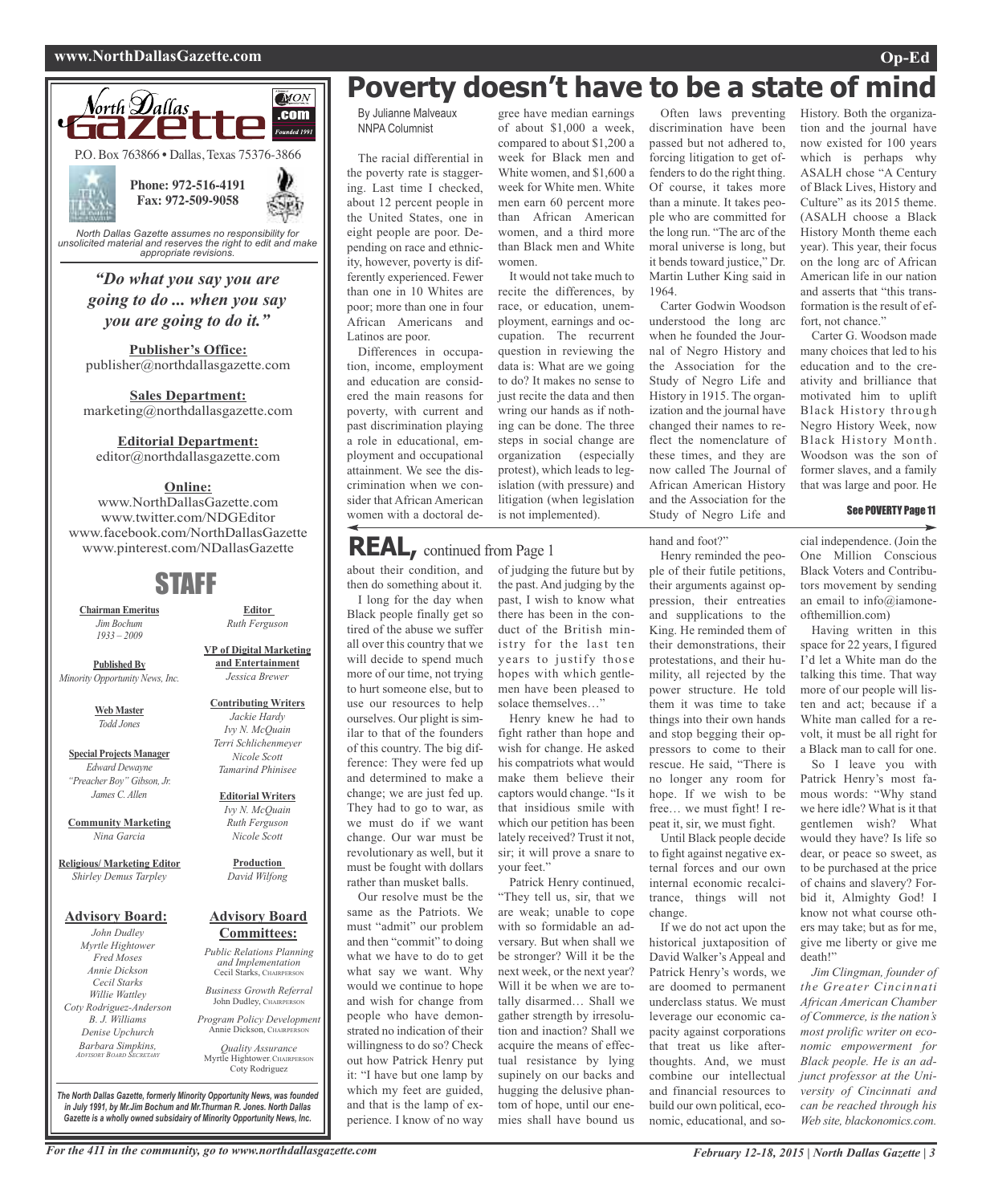# **Six healthy heart habits to implement**

Despite decades of medical research and public campaigns to ease the problem, heart disease is the No. 1 killer in the United States and throughout the Western world.

One of the problems driving heart disease is the messaging, says Robert Thompson, M.D., an integrative medicine specialist deemed by his peers to be in the top 5 percent of U.S. physicians. While there's plenty of good research to indicate good advice, the general public, and many of his peers in the medical community, are stuck with faulty conclusions, he says.

"Perhaps the biggest misconception is that an overabundance of calcium, which may include supplements, is very good for people, especially women, but that's simply not true," says Thompson, author of "The Calcium Lie II: What Your Doctor Still Doesn't Know," (calciumliebook.com), a new book that details the roles minerals play in overall health and how to identify and correct deficiencies and imbalances.

Calcium is just one of 12 substances, as well as traces of 64 other minerals, that



make up our bones. Excessive amounts of calcium hurt our bodies in many ways, especially the heart and the brain, he says. We cannot possibly replace minerals with just calcium, which hardens concrete and makes bones more brittle.

One study, published in the British Medical Journal in 2008, was meant to assess the effect of calcium on bone density and fractures in postmenopausal women. Researchers found that participating women were significantly more likely to suffer heart attacks while taking calcium supplements.

"This is far from an isolated study – there are others, including 15 studies combined into a metaanalysis yielding similar heart-health results, which

show an increased risk of heart disease by at least 30 percent," says Thompson, who offers practical recommendations for what individuals can start doing for better overall health in recognition of American Heart Month, celebrated in February.

**Drink at least 64 ounces of water a day.** As a general rule, we need to drink half of our bodyweight in ounces of water daily. For a 150-pound individual, that's 75 ounces of water. Those who are overweight, or are heavy exercisers or live in warm climates may need more. Take care to drink quality water. Get a quality filtration system at home, which can range from \$200 to \$3,000.

**Take ionic sea salt-derived minerals.** We all

minerals and virtually none of us get enough. Ionic minerals are the only ones that are completely available for our bodies to use because they are water-soluble and they naturally carry an electrical charge that allows them to be carried through the cell membranes. All sea salt-derived trace mineral products are recommended – at least three grams per day.

**Use only vitamin supplements made from 100 percent organic whole foods that have been vineripened.** Almost all of us need supplements because contemporary food supplies lack adequate amounts of vitamins and minerals, thanks to soil depletion. Most store-bought vitamins include just one component of the many complex molecular elements contained in the naturally occurring vitamin source. You need all of the nutrient components to get the full benefits.

**Get your fill of essential fatty acids;** raw nuts and/or seeds are a good source. In 2003, the Food and Drug Administration approved the following health claim for seven kinds of nuts:

need a diverse range of "Scientific evidence suggests but does not prove that eating 1.5 oz. per day of most raw nuts as part of a diet low in saturated fat and cholesterol may reduce the risk of heart disease." Omega-3 and Omega-6 are considered essential because humans can't manufacture them within our bodies. Research has now shown that plant-derived Omega 6, and not fish oil, is the best oil for humans.

**Eat high-quality proteins.** Seafood, eggs, beans, chicken, game meat, duck and turkey are excellent sources of essential amino acids that are the building blocks of every protein molecule, hormone, neurotransmitter, cell membranes and immune molecules. Proteins can also be obtained from grains, sprouted grains, raw nuts and raw seeds. Vegetarians and vegans need to play close attention to combine protein sources to get the full complement of amino acids.

**Walk at least 30 minutes every day.** This activity has a huge effect on relieving the physiologic effects of stress on the human physiology. Exercise is good, but walking is amazing. No other single activity will more significantly or more rapidly affect the adrenal stress response in humans than walking, which probably works so well because it slows us down. And, it is an incredible way to build relationships.

"Also, I recommend ingesting essential monosaccharides, which is new and unknown territory for most people," he says. "They are the simplest form of carbohydrate molecules found in the body, are essential for protein molecules and can be found in maple syrup, sweet potatoes, parsnips, beets and onions."

*Dr. Robert Thompson is a board-certified obstetrician and gynecologist, and a nutrition specialist who helps patients get long-term relief from chronic disease, including obesity, diabetes, hypothyroidism and adrenal fatigue. His newest book, "The Calcium Lie II," is available for free at calciumliebook.com. Dr. Thompson received his medical training at the University of Kentucky and has been a leader in medical advances for more than 30 years.*

# **Author shares life story coupled with diet, exercise tips in 'Better Health Can Be'**

SEWELL, N.J. – At the age of 22, author Christine M. Pantilione, Ph.D., received a life-changing diagnosis: multiple sclerosis. Though she was determined to live a full life despite the disease, a broadsided car accident led to further exacerbated medical complications.

Pantilione's new lifestyle guide, "Better Health Can Be" (published by LifeRich Publishing), details her inspirational story of overcoming pain while incorporating tips and strategies for living a healthy life.

Through prose and poetry, Pantilione shares her story, encouraging readers to have faith in God. She includes inspirational poems and verses thanking God for the strength and courage



that has gotten her through her darkest days.

"Better Health Can Be" stresses moderation when it comes to diet and exercise. The book offers advice on the best foods to eat and supplements to take, and includes tasty yet healthy recipes. Even wine can be healthy, Pantilione says, but in moderation of course.



pains. She hopes "Better

the happiest and healthiest

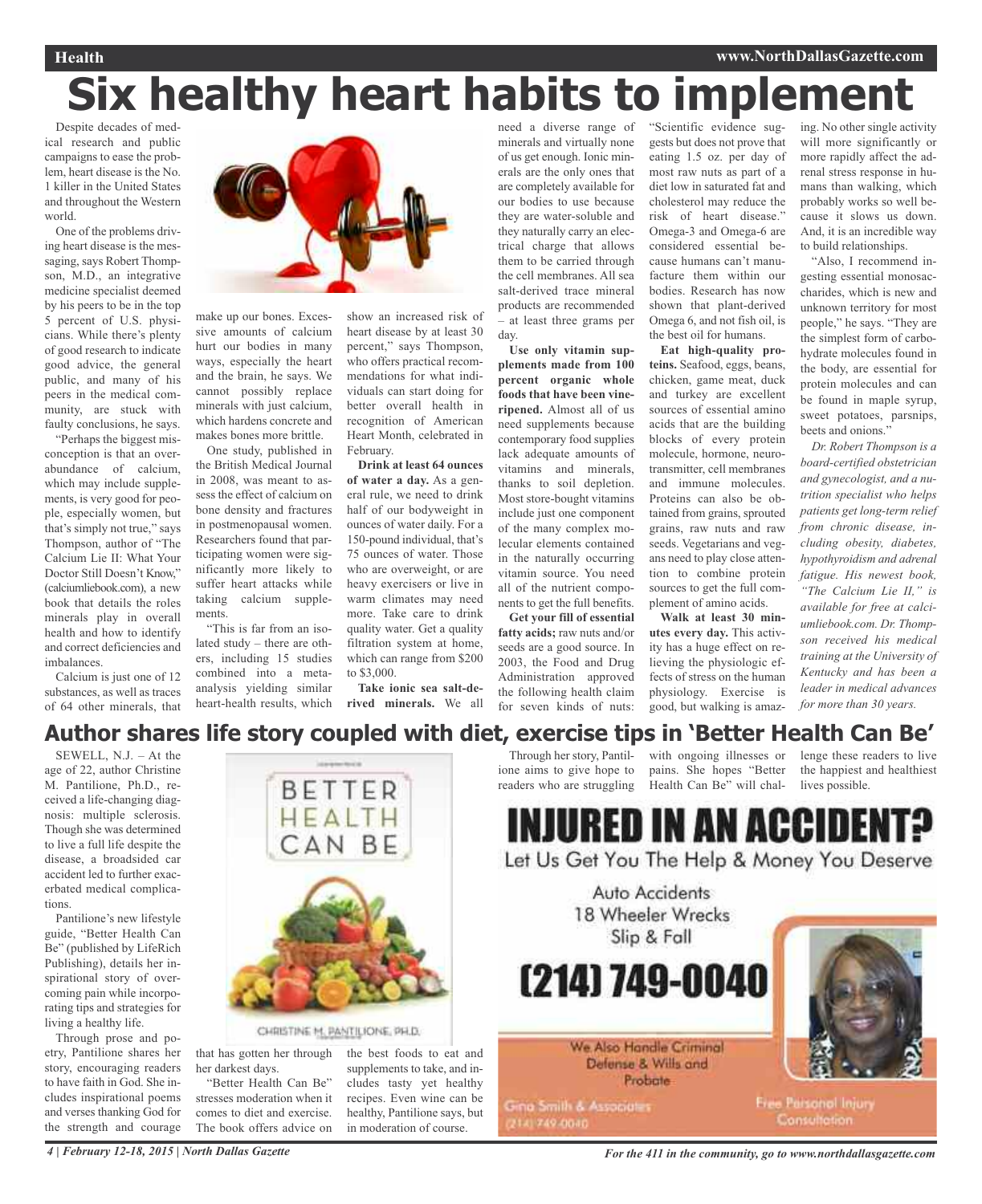# **Irving Islamic Center denies accusations of hosting a Shariah Court**

The Islamic Center of Irving issued the following statement regarding accusations they are facilitating a"Shariah Court":

*"Over the past few days, some media speculation has led members of the local community to wonder if the Islamic Center of Irving is facilitating 'Shariah Courts' at our Mosque. The management of the Islamic Center of Irving categorically*



*declares that no such court operates on the center's premises.*

*However, there is an Islamic Tribunal that operates in the Dallas-Fort*

*a genuine need within our faith community for intracommunity arbitration. The religious leader of our center, Dr. Zia Sheikh, in his individual capacity participates in the Islamic Tribunal as an arbitrator. Similar religious tribunals have existed for decades in the American Jewish and American Christian faith communities to resolve dis-*

*Worth Metroplex to address putes, most especially Constitution. within families.*

> *These religious tribunals are optional arbitration vehicles that only conduct their work when requested to do so by both parties involved in a dispute, do not attempt to impose any belief system upon any individual and work in compliance with State of Texas and US law under the United States*

*The Islamic Center of Irv-*

*ing has been engaged with the local Irving community since 1989, participating in many community and civic projects. We strive to continue to provide similar services to the greater Irving population, with a view to maintaining the strong interfaith ties that bind us all as a community."*

# the NRF, which is consid**nion students win national competition**

 $DENTON$  — Texas Woman's University fashion merchandising seniors Deema Aridi of Allen and Emily Mince of Grapevine recently won the 2015 Student Challenge Competition sponsored by the National Retail Federation (NRF), the world's largest retail trade association.

According to the NRF, Ms. Aridi and Ms. Mince took home the top scholarship and "bragging rights" with their product idea, the GradCap Kit — a do-ityourself mortar board decorating kit. Ms. Aridi and Ms. Mince submitted business plans and a pitch video of their product idea during Retail's BIG Show 2015 convention in New York City in January, where they were announced as the winners of the NRF 2105 Student Challenge.

"Having TWU students win this prestigious national competition sponsored by

ered the industry standard in retail, speaks to the quality and caliber of our fashion merchandising students and our program," said Dr. Deborah Young, professor and director of the TWU Fashion and Textiles Program, who mentored the TWU team. "I am extremely proud of both Deema and Emily for their extreme level of commitment to this project, which was demonstrated through endless meetings, point-on contributions, negotiated compromises, and overall hard work. I never had any doubt that this exceptional team would win!"

As the winners of the competition, Ms. Aridi and Ms. Mince each will receive a \$2,500 scholarship.

"Winning this competition means that our months of hard work and dedication to this project actually paid off," Ms. Aridi said. "Be-

cause of this competition, I have learned more than I could ever imagine about the retail industry. I could not be more proud that

Emily and I were able to participate in such an incredible program and accept an award from an organization as prestigious as

the National Retail Federation."

Ms. Mince added, "The experience of this competition and being recognized

for our work is one of my biggest accomplishments. Creating a product and

See TWU, Page 12



# LOVIN' BY EXAMPLE.

Here's to the leaders that don't talk about dedication, they show it. To the people who constantly perform selfiess acts as they reach out, reach back and bring others along. We show our gratitude during Black. History Month, but we applaud you everyday. Let's all be inspired to stay deeply rooted in spreading the love, 365 days a year. Find your motivation at 365Black.com.

**CITY Live Common** 

**MIGHTANS** 





*Emily Mince of Grapevine (left) and Deema Aridi of Allen recently won the 2015 Student Challenge Competition sponsored by the National Retail Federation (NRF),*

*For the 411 in the community, go to www.northdallasgazette.com*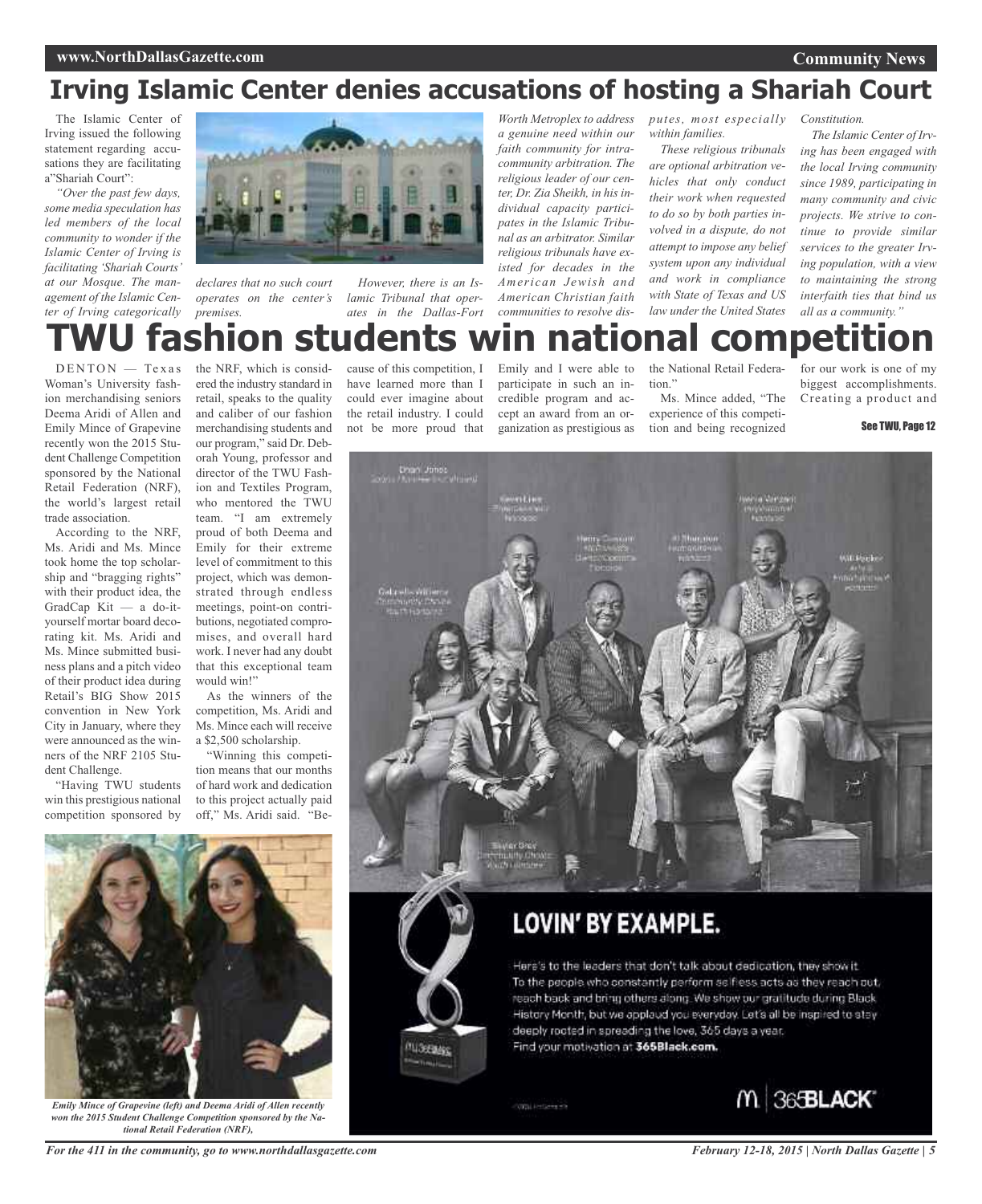zens).

cent federal tax return, records of untaxed income (if applicable), bank statements and records of investment (if applicable), social security number (if applicable), driver's license (if applicable) and alien registration number (for non-citi-

"We are excited that this initiative to help local high school seniors fill out financial aid documents is a community-wide effort," said Sarah Jensen, Deputy Director of College Access at Commit!. "Trained volunteers will help families and answer questions in English and Spanish."

More information is available at www.youcanaf-

# **Dallas high school seniors skipped \$34 million in financial aide last year**

Dallas-area civic leaders, nonprofit organizations, school districts and institutions of higher education are coordinating in an unprecedented manner to support high school seniors filling out the Free Application for Federal Student Aid (FAFSA) and Texas Application for State Financial Aid (TASFA).

Last year, more than half of Dallas County seniors failed to fill out FAFSA or TASFA and missed out on more than \$34 million in grants.

Education beyond high school is becoming more important in today's workforce, and the perceived inability to pay for college is a barrier to students pursuing their dreams. Within the



Exit surveys show that many of our local students don't understand the application process used by nearly all colleges and universities to determine financial aid eligibility. By not filing a FAFSA, students have no way of knowing how much college will re-

ally cost them and no access to state or federal aid to support them.

Low-income and minority students are the most affected by the lack of awareness about determining financial aid eligibility. Approximately 6,000 Dallas County high school seniors would be eligible for Pell Grants if they just filed a FAFSA form.

Dallas Mayor Mike

# **MLK's daughter among featured speakers at UTA conference**

The Center for African American Studies at The University of Texas at Arlington presents its third annual conference, "Critical Issues in the Black Community: Race and Social Justice," Feb. 20-21 at the E. H. Hereford University Center, 300 W. First St. The event is free and open to the public, but registration is required.

The two-day conference will examine progressive

solutions to social problems sage, "A Concerned Generand identify strategies that will drive social change. The gathering will provide students, scholars, community leaders and others with opportunities to examine their development and role in the community.

Several noted speakers will be featured, including Rev. Bernice King, daughter of the late civil rights leader Martin Luther King, Jr. She will deliver the mesation: Social Justice Strategies to Charge the Revolution" at 2 p.m. Saturday, Feb. 21 in the Rosebud Theatre .

The conference also includes a screening of the film, "Evolution of a Criminal," with director Darius Clark Monroe. The Saturday screening begins at 12 p.m. in the Bluebonnet Ballroom of the E. H. Hereford University Center.

# **COATES,** continued from Page <sup>2</sup>

close the Festival at 5 p.m. on Saturday, Feb. 28 at the Winspear Opera House.

"This festival brings a diverse group of high-profile, global thought leaders to collaborate with Dallas leaders, as well as those in the broader public realm who want and deserve a voice in the future of their city," said Dr. Larry Allums, executive director of the Dallas Institute. "Our goal is to ignite and challenge our community to create plans that improve Dallas by using ideas from all ages, cultures, ethnicities and walks of life."

Tickets start at \$30, and

two-day passes are available for \$90. Students with a valid school ID will re-

**ALL Cars/Trucks WANTED! Running or Not!** Damaged/Wrecked...OIG FREE pick-up and towing!

Sell your car in 60 seconds!

**CALL NOW FOR A FREE GUARANTEED** 

oreen

1-888-524-9668

www.cashforcar.com

ceive a 50 percent discount. To reserve your tickets or for more information, visit www.thedallasfestival.com or call 214-871-2440.



**1-310-721-0726**  usa@classicrunners.com

Rawlings has joined the effort and believes education is vital to the future of the region. "Every student should have access to a quality and affordable education," said Rawlings. "Students should take advantage of available state and federal dollars."

Volunteers from North Texas-area institutions of higher education, businesses and community organizations will help high school seniors and their families complete financial aid forms at six workshops. The workshops will take place on February 10, 21 and 28.

BryanAdams High School 2101 Millmar Drive Saturday, February 21

# **Eastfield College goes red for women to kick off National Heart Health Month**

Employees and students were also able to fill out remembrance cards honoring loved ones who have been impacted by heart disease and stroke. Prizes were awarded to the following participants for

MESQUITE — Eastfield College employees and students kicked off National Heart Health Month by participating in the American Heart Association's 12th annual Wear Red for Women Day campaign on Friday, Feb. 6.

The national event is designed to bring attention to America's No. 1 and No. 5 killers of women – heart disease and stroke.

Best Red Outfit: first The Eastfield College Celebrate **Black History Month 2015 TOMLINSON HILL Film Screenings** Feb 18 & 24, Room H226 9:30 AM, 11 AM, 2 PM Speaker: **Chris Tomlinson** Feb 25, Room H200 11 AM - Speaker event 1 PM - Writing event

9 a.m. – 2 p.m.

Richardson High School 1250 West Belt Line Rd. Saturday, February 21 9 a.m. – 2 p.m.

Molina High School 2355 Duncanville Road Saturday, February 21 9 a.m. – 2 p.m.

Adamson High School 201 East 9th Street Saturday, February 28 9 a.m. – 2 p.m.

Dallas Public Library 1515 Young Street Saturday, February 28 9 a.m. – 2 p.m.

To complete the application at workshops, families need to bring their most re-

Heath Center distributed gift bags to everyone wearing red, and the Office of Student Life passed out heart healthy apples. place, Norma Mendoza, Student Life administrative assistant; second place, Elizabeth Crayton,

fordcollege.org

Admissions specialist; and third Place: Connie McMillian, Student Life student assistant.

On Jan. 20, the City of Mesquite proclaimed Feb. 6 as Wear Red for Women Day and encouraged local citizens and businesses to support the initiative.



*6 | February 12-18, 2015 | North Dallas Gazette*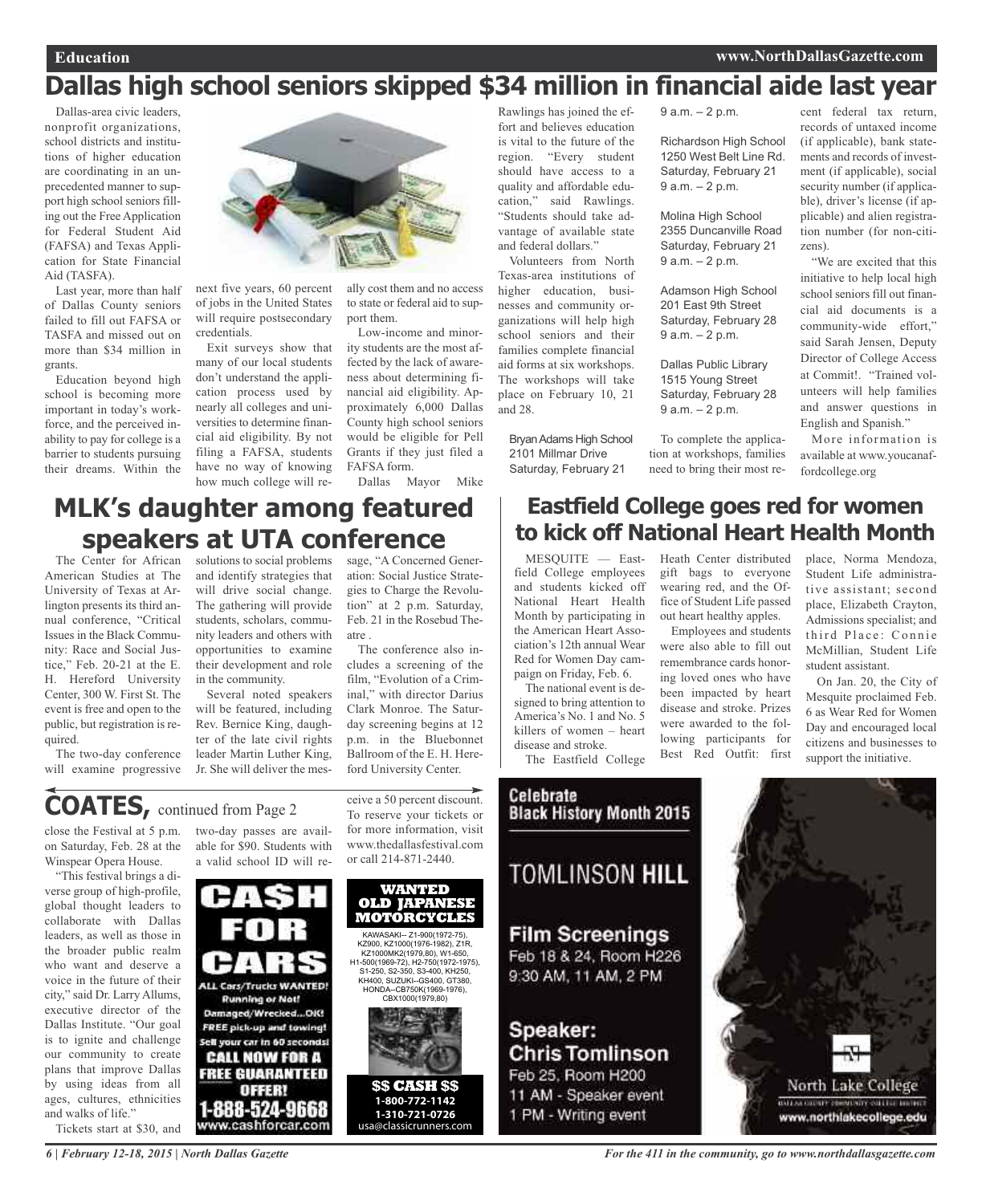# **TARPLEY,** continued from Page <sup>1</sup>

beatings, the first was because had brought shame to the name "Demus", acting a fool in school, we were always told that we were given that name as a privilege to be respected and worn with pride and honor, as if we asked to be born! (Many times I wanted to say, "Can't I just give the name back? But, I did not want to die right on the spot!)

The 2nd beating was because we led the teacher to think that we had not been taught how to act in public, another big no, no!

The 3rd beating was we failed to show proper respect to those who had authority over us when we were not at home.

The 4th beating was because we lost our self-respect, you must respect yourself before others could respect you.

The 5th beating was be-

cause we had caused them to whip us and they were already tired from working all day making a decent living for us and this made our parents really angry.

And, maybe the 6th and last beating for the infraction in school was for just general principle (GP) they said.

Now keep in mind, these beating would last for two or more days, according to how tired out parents were.

Therefore, if we acted a "fool in school, as our parents would say, it was better to beg the teacher not to call home, we were more than willing to do anything they wanted us to do and to gladly take any punishment, just don't call our parents!"

Born and reared in Dallas, Texas, Sister Shirley Demus Tarpley believes in a commitment to God, family, church, education and the community. She grew

**For over 40 years Sister Tarpley received many awards, accolades and "firsts" in her teaching profession and life:**

- 1. Personal Secretary for her Church Senior Pastor.
- 2. Church Announcer.
- 3. Sunday School Superintendent at church.
- 4. Sunday School Teacher at church.

5. 1993, KDFW-TV, Channel 4, selected Mrs. Tarpley as their first "Class Act" Teacher in the Dallas-Fort Worth (DFW) Metroplex.

6. First Black Board Member of Carrollton's Park Board. 7. Executive Board of the City of Carrollton Bi-Centennial Commission.

8. Executive Board Member of Carrollton's Peewee Football Association.

9. Executive Board Member of Carrollton's Peewee Cheerleader Association.

10. Peewee Team Mother for many of Carrollton's football and cheerleader teams.

11. Executive Board Member of the Parents, Teachers & Students Associations (PTSAs) at Central Elementary School, Dewitt Perry Jr. High School and R. L. Turner High School.

12. Senior Class Sponsor at Newman Smith High School (NSHS).

13. Junior Cheerleader Team Sponsor at NSHS.

14. PTSA Member at NSHS.

15. Co-Sponsor of NSHSs ACT-SO Organization of the NAACP.

16. Sponsor of Black History Programs in the Carrollton-Farmers Branch I.S.D.

17. Instrumental in bringing the first Black History Class to C-FBISD.

18. Instrumental in C-FBISD honoring Dr. Martin Luther King, Jr. with the schools being closed for his federal holiday each year.

19. Executive Board Member of Carrollton's Country Fair **Committee** 

20. Honored for contributions to C-FBISD by Christ Community Connection (CCC), a non-profit community organization in Carrollton.



*Pastor Brenda Patterson (left) and Pastor Dr. Terrance Woodson present Sister Shirley Tarpley with flowers during a special presentation in her honor.*

up in a home that consisted of her godly parents (Mr. Lloyd David and Mrs. Cedella Baker Demus), four sisters and three brothers.

Sister Tarpley was educated in segregated schools in Dallas; she attended elementary and middle schools, and in 1959 she graduated from Booker T. Washington High School (known today as Booker T. Washington Arts Magnet in North Dallas) which was one of only three African American High Schools in the Dallas Independent School District (DISD.)

She graduated from Prairie View A & M University, a Historical Black College and University (HBCU) in Prairie View, Texas, with a Bachelors of Science Degree in Business Education and a Minor Degree in Economics.

After graduation from college, she married and began working for Collins Radio Company (the name was changed to Rockwell International) as a Production Secretary. The company was contracted by the United States' government to produce the communication system for our first space ship launched by the U.S. Space Program. This is one of the highlights in her life, because she received the highest security clearance from the federal government to work on the project.

In 1965 she and the late Mr. Lorenzo Tarpley moved to Carrollton, Texas, and purchased their first home, which at the time was a small suburban town of only 9,000 plus residents; today its population is approximately 130,000 and

proximately two percent of its population; it was still geographically segregated, making the Tarpley's the first Black family to integrate the "all-white" section of town.

Blacks comprised of ap-

Sister Tarpley integrated R. L. Turner High School (RLT), the only high school in the Carrollton-Farmers Branch I.S.D. (C-FBISD) at the time. With the exception of her first year of teaching at RLT, she was voted one of the Top 10 Teachers by each senior class until she transferred to the new high school. She integrated Newman Smith High School (NSHS) in 1978, the second high school built in C-FBISD; she remained at NSHS until her retirement in 1996.

She and her husband had two children, a son, Jarrell Edwin, a graduate of RLT and The University of North Texas University (UNT) in Denton, Texas. Jarrell was a standout, award winning football player and attended UNT on a full football scholarship. He had the honor of being on the prestigious and highly covered Texas All Star Football Team from the North; only 30 are selected from all of the high schools in Texas each year. He lives in Venus, Texas, with his wife, Cleo Spann Tarpley, they have one son.

Her daughter Sheila Donnise is a graduate of RLT and Texas Woman's University (TWU) in Denton, Texas, was a standout cheerleader in Peewee, Junior High and Senior High Schools (she integrated all three cheerleading squads.) Sheila was honored by the RLT Football Team as their

personal Sweetheart her junior and her senor years. She was the first Black and only cheerleader honored with this title two years in a row, and this honor stands today. Sheila attended TWU on an academic scholarship. She is married to William (Bill) Lott; they have three children, and they live in Carrollton, Texas. Sheila is also a minister in the gospel.

Sister Tarpley is the proud grandmother of four: Tyanna Donnise, David Edward, and Philip Immanual Lott and Deven Jaquan Tarpley.

In 1991 she became the first Black female to integrate and serve on the Carrollton City Council. In 1993 she ran unopposed for council and received the second highest votes in the history of Carrollton's elections. This record stands to this day. In 1995 she became the first Black to serve as Mayor Pro Tem for the City of Carrollton.

Sister Tarpley received

her Master's Certificate in Dispute Resolution (Mediation, Negotiation, and Arbitration) from Southern Methodist University (SMU) in Dallas, Texas.

In 2001 she became the first Religious Editor for the *North Dallas Gazette* weekly newspaper in Plano, Texas -- "North Dallas" Weekly Paper of Choice." She continues to serve in that position.

Her parents taught her to take pride in her heritage, to strive for the best in everything you do, to accept all people as they are, and to love and trust God above everybody and everything else. She continues to live by the teachings of her late parents and has always shared this philosophy with her children, her family, her church, school and her community.

*Patricia Love is the Church administrator at Bethel Bible Fellowship. North Dallas Gazette contributed to this article also.*

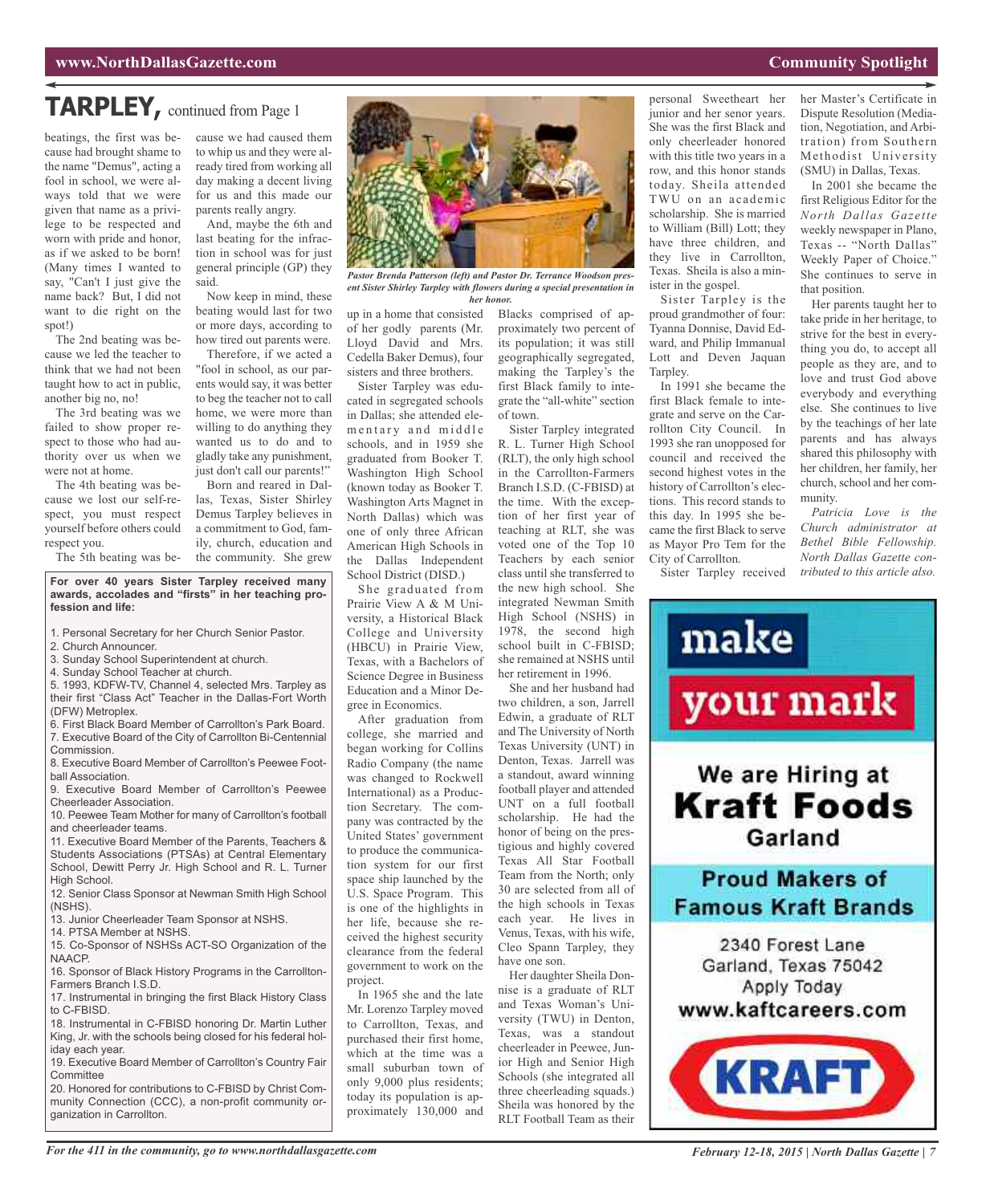# **AKA celebrates service, supports Austin Street Shelter**

The members of Alpha Kappa Alpha Sorority, Incorporated, Omicron Mu Omega honored the legacy of "Service to All Mankind" at its annual Founders' Day Luncheon on Saturday, January 31, 2015 at the Doubletree Campbell Center. Themed New Dimensions to a Vision Fair, the event welcomed nearly 400 attendees including city officials, members of various civic and service organizations, and community friends. Fine food and lively music capped off the event that celebrates members that have given 25 or more years of service to the sorority. Ms. Vickie Lewis and Mrs. Floristene Johnson served as event chairmen.

The event kicked off with opening remarks by Dallas Mayor Mike Rawlings. Mayor Rawlings saluted the chapter for its 30 years of service to the greater Dallas community. Through its many donations, hands-on

Mimi Garcia, Texas State Director of Get Covered America, this week announced that 1,015,772 Texans have enrolled in or renewed their coverage through the Health Insurance Marketplace as of Feb. 6. The number was released by the U.S. Department of Health and Human Services today. HHS also released updated numbers for various metro areas in Texas:



*AKA sisters celebrate coming together for community service.*

programs and community events, the Omicron Mu Omega Chapter has been able to provide over \$250,000.00 in scholarships, and countless meals, financial assistance, guidance and career counseling to local youth and families as well as offer support to many global initiatives.

service projects, mentoring Allen, Omicron Mu Omega Mrs. Dawn Funches

> "To hear that more than 1 million Texans have either renewed or enrolled in health care coverage since the start of this open enrollment period on November 15 is amazing. It proves that Texans across the state are interested in and need quality, affordable health plans," Garcia

> "We still have a few days left before the deadline on Sunday and I'm confident the number of individuals receiving coverage will increase. Over the next few days we will continue to work tirelessly along with our partners to make sure every Texan who is eligible is enrolled in a health care plan."

President, encouraged attending sorority members to remain dedicated as we rally to achieve the goals and aims of the organization. She stated, "As we continue in our dedication to uphold the principles of Alpha Kappa Alpha, let us remember our commitment to a lifetime of service and continue strengthening our dimensions to a vision fair."

True to its nature, Omicron Mu Omega Chapter provided a sizeable donation of essential items to support the residents and beneficiaries of Austin Street Center. Austin Street Center is a faith-based organization that provides emergency shelter and services to homeless men and women in Dallas. Their goal is to empower those in choices, create positive change, and obtain economic self-sufficiency. Austin Street Center is nationally recognized for its unique therapeutic program for the homeless. Not only does the Center offer safe, clean shelter and an evening meal for over 300 men and women each night, but it provides substance abuse treatment, medical and psychiatric care, adult rehabilitation, a transitional living facility for clients who qualify, and an interdenominational Chapel.

Seven members of Omicron Mu Omega Chapter were honored for their tireless years of service to the international sorority. Two members reached the 50 year "Golden" milestone: Mrs. Evelyn Hamilton and and Ms. Seretha "Sam" Merchant. Both are retired educators from Dallas ISD and very vital to the work of Alpha Kappa Alpha in the Dallas communities. Mrs.

need to make responsible Hamilton is a charter member and first President of Omicron Mu Omega Chapter. Additionally, five members reached the 25-year "Silver" milestone: Dr. Tameka Lewis-Baker; Mrs. Erinn Marks; Ms. Shanda Riley; Ms. Donna Smith; and Ms. Nichell Sumpter.

The guest speaker for this festive event was Ms. Danette Anthony Reed. Ms. Reed is a Dallas business executive and proud Alpha Kappa Alpha member who currently serves as the International Treasurer for this trailblazing sorority. She is a charter member of Omicron Mu Omega and the first in this chapter's history to be elected to an international position. She spoke from experience about the joys that come from knowing one has done something that can benefit many. The audience was inspired and encouraged to always consider what can be done to serve and enhance the greater community.

# **Last minute Valentines gifts they will love**

By Ruth Ferguson *NDG* Editor

We promise to do better with our Valentine's Day shopping, the month starts with promise. Then we wake up and it is Feb. 13 ok let's be honest — it is Valentine's Day. What to do! Well, if you find yourself in that position there are two stores you can go to that will rescue you, and if you totally mess up and have to make up for it with more perfume we have options!

When does Bath and Body Works ever disappoint you! They are the last minute gift shopper's paradise because you can mix and match or create wonderful gift sets and she will be delighted. Whether you are shopping for your daughter, girlfriend, wife or mama – she will love their **Mad About You lotion**. Of course it smells wonderful but it is helpful with the Vitamin E and conditioning Vitamin B5. More impor-



tantly it really is fast-absorbing and non-greasy. Unlike the knockoff brands when you use BBW lotions you know you do not have to keep re-applying it. The quality ingredients feature hints of strawberry, ginger lily, pink jasmine and vanilla musk. There are more, but just know it smells wonderful.

My favorite fragrance these days from BBW is **Forever Red**, not only is the bottle elegant with a splash of tech toysfun, but who can resist pomegranate, peony and vanilla rum floral delight?

As you know I am a big

fan of CVS because with the ExtraCard Rewards I can get gifts and get a little something back too! More importantly it is so easy to take care of a wide range of folks on your list in one store. She loves perfume great, because they have designer fragrances and just in case you don't remember which one she absolutely loves – buy her several of the mini's in a cute gift bag. CVS offers **Marc Jacobs**, **Burberry**, **Juicy Couture** and **Calvin Klein**.

Don't forget your favorite little Valentine for under \$10 you can grab them a cute plush toy like the soft and snuggly **Valmation Puppy** or **Beanie Boo Panda**. Honestly my favorite gift ideas this year from CVS is the tech toys like the **car adapter** and **Power Bank** to help me stay fully charged on the go for my phone and iPad, it even has the USB cord included. Be a real sweetheart and charge it up for them. So let's say despite your

best laid plans, you did not get the perfect gift (tried to tell you not to go for a toaster on V-Day!). Well to get out of the dog house, might I suggest you rush to visit Fragrance.net because it offers the hottest spring fragrances. I will tell you about more later, but for now let me just say **Marc Jacobs Daisy Delight** is divine and the price you will pay at **Fragrance.net** compared to a department store is great. For only \$57.99, you can enjoy this playful perfume featuring apple and quince scents, with freesia for an aromatic pop. Add notes of peony and gardenia and you are in floral



Braunfels: 94,166 • Austin/Round Rock: 87,876

• Dallas/Fort Worth:

• Houston/The Woodlands/Sugar Land: 269,298 • San Antonio/New

• El Paso: 43,825

289,047

• McAllen/Edinburg- /Mission: 27,884

## *8 | February 12-18, 2015 | North Dallas Gazette*

said.

**More than 1 million Texans have now enrolled or renewed**

**through the Health**

**Insurance Marketplace**

*For the 411 in the community, go to www.northdallasgazette.com*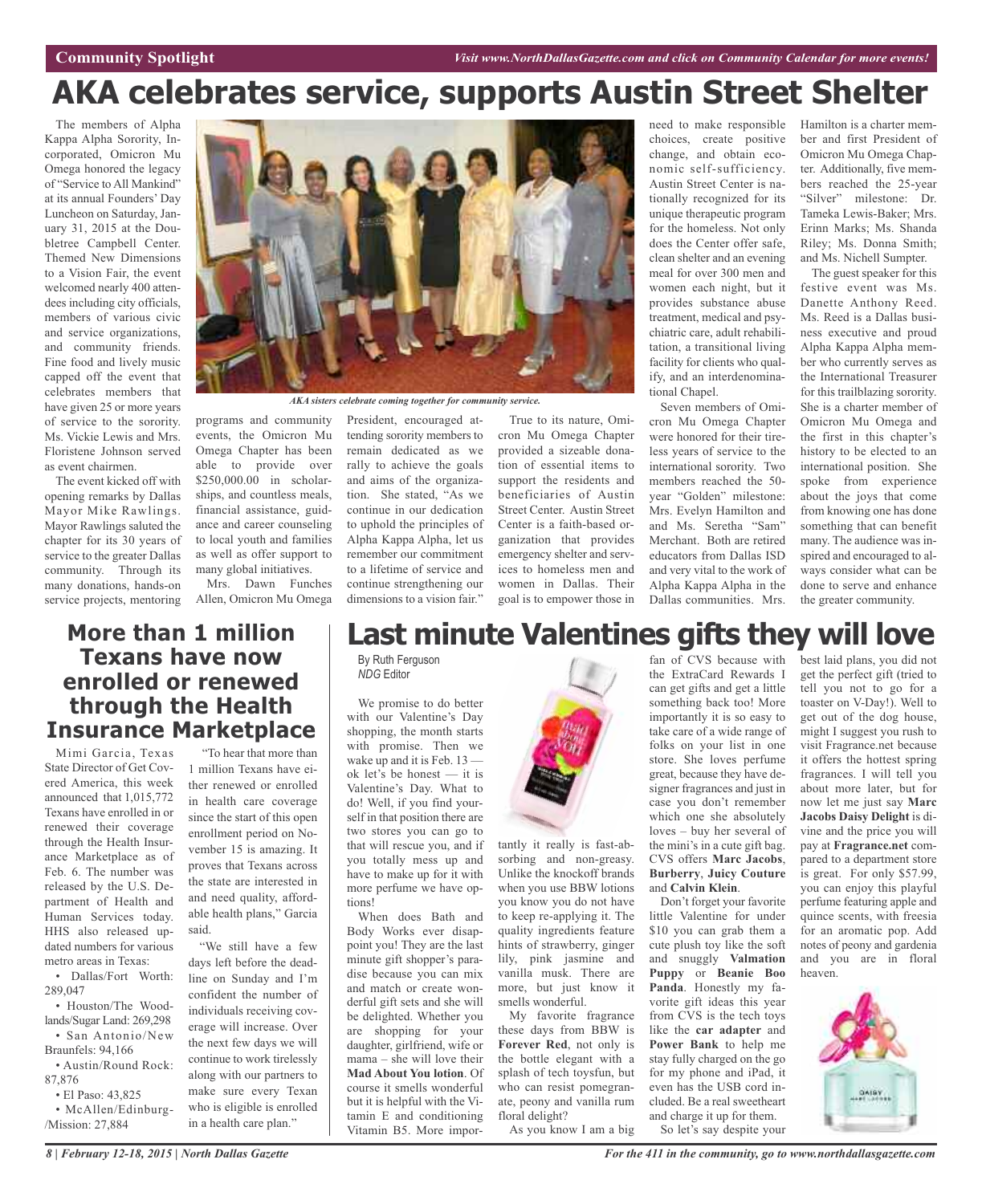# **Valentines Out on the Town**

Looking for something to do with your special someone (or your favorite girlfriends, we won't judge!) Here are a few ideas for this weekend:

**Radio One Dallas for "A Night of Jazz & Romance"** is a special evening featuring jazz crooners Natural Change, acclaimed acoustic guitarist Peter White, worldrenowned jazz pianist Alex Bugnon and Grammy Award-winning vocalist Jonathan Butler. Be there to experience this night of love, passion and smooth sounds at the InterContinental Hotel in Addison.

**Love Jonz Presents "Alone But Not Lonely"**



*The boneless ribeye from Asador at the Renaissance Dallas Hotel.*

**Valentine's Singles Celebration at 10:30 p.m. in Duncanville**. On this night you can come have dinner, enjoy good music, feel the power and passion of Spokenword and just love yo self. Live at Social Arts Events Room. chocolates, flowers, and danc the night away.

**Lazaranda Modern Kitchen & Tequila on Beltline in Dallas** will offer a special three-course Valentine's Day dinner February 13-15 for \$37.95. Enjoy delightful Mexican dishes from Chef Antonio Marquez such as sauteed shrimp, scallop and beef filet brochette with bacon and passionate crepes for

dessert. 972-866-8900

# **Places to Dine**

**La Calle Doce in Lakewood** will offer a delightful, four-course menu complete with Valentine's Day cocktails for \$60 a couple featuring Seafood sampler appetizer, Tenderloin Filet, and end the meal with a Xango a la Mode—cheesecake wrapped in a flour tortilla with sugar and cinnamon. Served with ice cream. To make reservations, call 214-824-9900.

**The "Queen of Hearts Champagne Brunch" at Dee Lincoln's Bubble Bar** from 11 a.m. - 3 p.m. will be a memorable afternoon filled with many signature highlights. Dee Lincoln's Executive Chef, Andrew Powers, will create a specially crafted brunch buffet menu of items that will include Texas Migas,chicken and waffles, Anson Mill grits, O'Brian potatoes and assorted fruit. The cost is \$50 and the event will benefit the Bridge Breast Network, a local nonprofit organization that provides access to breast cancer services for low-income and uninsured individuals. Call 682-587-9805.

**Asador**, located at the Renaissance Dallas Hotel will offer a three-course prix fixe dinner for \$60 per person, \$90 per person with wine pairings on on Feb. 13 and 14. Executive Chef Brad Phillips starts the evening with wood fired Gulf oysters followed by a choice of tuna tempura on a forbidden rice cake, a boneless ribeye or egg yolk ravioli. Dessert is a warm german chocolate cupcake or passion fruit curd. 214- 267-4815

The International Museum of Cultures will present an afternoon of **poetry readings by Doris Black-Hubbard, and Rachel Karp**, on Feb. 12 at 2 p.m. Tickets are \$5 and members are admitted FREE. Among poetry, chat and delightful chocolate of all kinds will also be featured a Paddle Auction, call 972 572 0462.

# **Housewives had their own Super Bowl**

Reality TV Talk By Marquesa LaDawn NNPA Columnist

Atlanta Housewives took a break last week because of the Super Bowl. Hey, I can appreciate big sporting events but, I still needed and wanted my Housewives. If Luther Vandross were still alive, he might sing, "A house is not house and unless the Housewives are playing there…"

The Housewives were not playing in Beverly Hills, Super Bowl or no Super Bowl. Three words sum up the Beverly Hills Housewives: addiction, old wounds, family. Okay, that's four words, but who's counting. You see, Kim Richards deals with an addiction to alcohol, which often takes her through many ups and downs. Not surprisingly, this has taken a toll on her relationships, especially her relationship with her sister, Kyle Richards.

Addicts love company,

which led to a tight bond between us. She is addicted to alcohol and I am addicted to seeing her addicted to alcohol. Hey, don't judge me. Kim's addiction has – I can't believe I'm saying this – also broken Brandi Glanville. It's co-dependency101.

Brandi has many things going for her but emotional intelligence is not one of them. She's what the fellas mean when they say, "Body by Fischer, Mind by Mattel." For those not old enough to know, Fischer was noted for building outstanding automobile bodies. Of course, Mattel is a toymaker. It I have to explain more than that, they may be describing you in the same manner. Behind your back, of course. Back to Brandi, she just says and does whatever strikes her fancy at the time. This includes throwing wine in your face, slapping you, cursing you, making sexual innuendos at the wrong time and the list continues.

Bottom line: Kim and Brandi are a dangerous pair. But, there's one upside and that's Kyle Richards is finally speaking her mind. Finally. It only took 5-plus seasons.

Celebrity Apprentice was on fire!!!! I was on Facebook and Twitter @realitytvgirl and everyone was watching. It was the most shocking episode ever and I've seen them all. Only a housewife can accomplish that. I'm just sayin…

Take Atlanta Housewife Kenya Moore, movie star Vivica Fox, and throw The Donald into the mix and that's the definition spontaneous combustion.

First, let me give you the back story on Kenya and Vivica. During this episode in particular, Kenya's goal was to shame Vivica. It began while they were on the streets of NYC shooting an advertising campaign. As project director, Kenya made a butt of herself by fo-

See REALITY, Page 16





*NDG Entertainment Ticket Giveaway!!! Visit www.northdallasgazette.com to win tickets to see In Real Life @ Jubilee Theater Center.* **Enter to Win!**

Haynes and Boane, U.P.

**Ticket Giveaway**

*Do you have an upcoming event? Contact NDG Entertainment at jbrewer@northdallasgazette.com*

*February 12-18, 2015 | North Dallas Gazette | 9*

**DESCRIPTION AND ARRESTS CONTROL**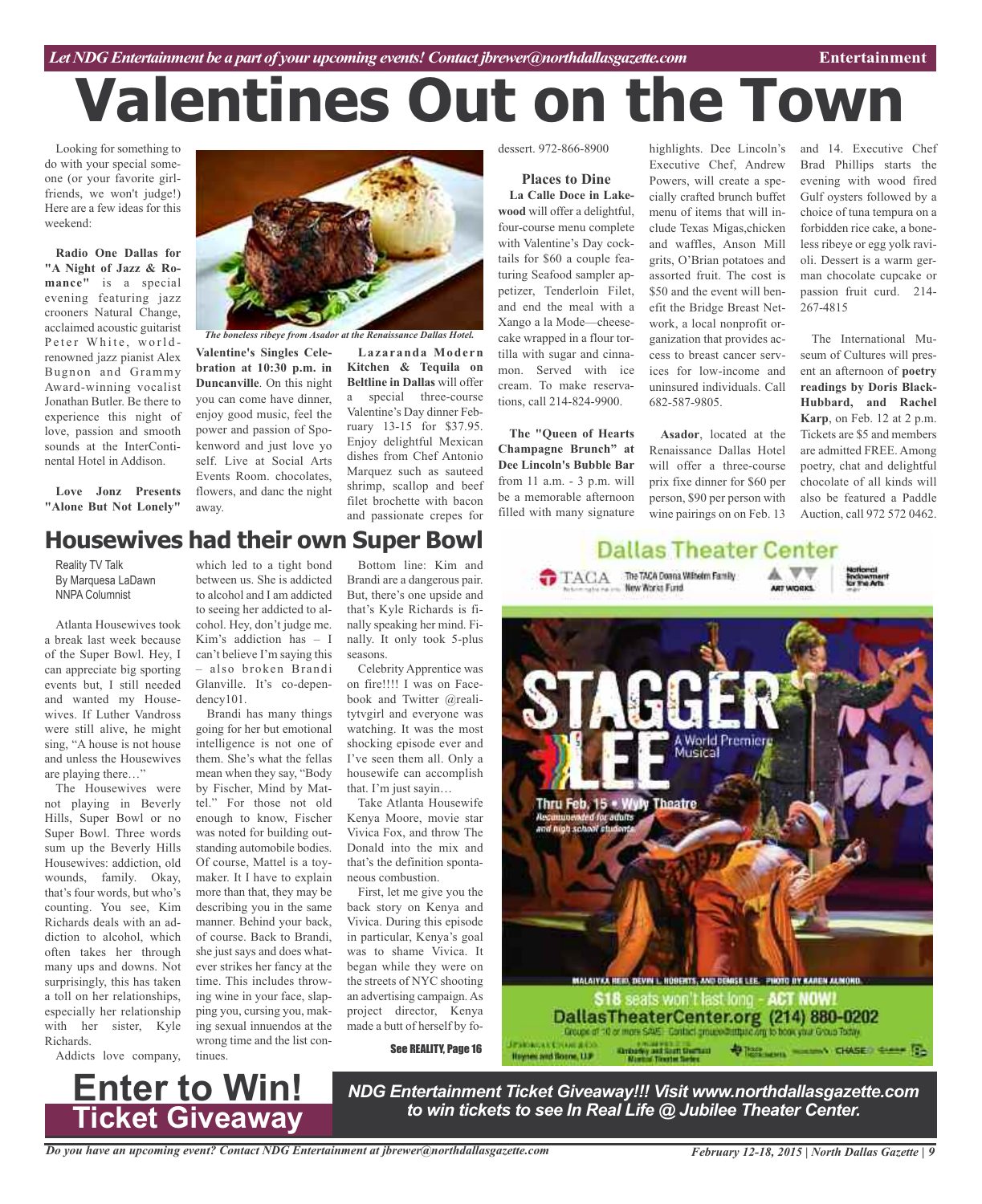# **A celebration of where Real Life takes us when we agree to the journey**

By Ruth Ferguson *NDG* Editor

*In Real Life* brings to close the trilogy of plays written by actress Charlayne Woodard, and Jubilee Theatre's fans will be sadden to see the series come to an end. For those who have seen the previous productions of *Pretty Fire* and *Neat*, they truly feel like they know Woodard's journey. *In Real Life* will certainly not disappoint fans of the trilogy or newcomers like myself.

A one woman production starring Ebony Marshall-Oliver, In Real Life follows Woodard from her arrival in New York City with her "five monologues: Sophocles, Shakespeare, Chekhov, Tennessee Williams, and Ntozake Shange," prepared for auditions she was confi-



*Ebony Marshall-Oliver brings In Real Life to the Jubilee Theatre stage (Image: Jubilee Theatre)*

dent would propel her to a way on fire playing real career as a serious actress. Starry-eyed and confident she was going to set Broad-

people or respected roles. But sometimes life takes us on a totally different journey – it can be a delightful journey – just not the one you had planned.

For the audience, *In Real Life*, is an enjoyable discovery which has only one person on stage but you meet and discover the joy and pain of probably close to 20. All of these characters are brought to life for us in very distinct and unique representations by Marshall-Oliver. Her costume is simple, the stage is minimal with just a New York backdrop and a single wooden chair. So the burden of success rests on the lovely shoulders of Marshall-Oliver. Not only does she deliver, she does it in the presence of Woodard who was in the audience with her husband Harris Friday night.

After the show the two women discussed their journey and if the play was not inspirational enough – listening to these two elegant ladies discuss their ups and downs on their path to success was worth the price of a ticket by itself.

Woodard never planned to be a writer, and Marshall-Oliver was convinced her days as a performer were likely over. Audiences are grateful they were both wrong.

With the death of her beloved "grandmama" and a command performance required by her minister's wife at a women's retreat, Woodard discovered the need to tell the story of the women who have meant so much to their family and their community. The unsung women who through the years have helped propel their children, grandchildren or sometimes just

the neighbor's kids to dream and pursue those dreams with full gusto. These women had their dreams, but given the limitations of society at those points in our history – their dreams became deferred but become alive though the children they love. From there the trilogy was brought to life by Woodard.

Jubilee Theatre fans have had the privilege of now enjoying all three productions brought to life by Marshall-Oliver and just as the plays were a part of the theatre's rebirth over the last three years – the opportunity provided Marshall-Oliver to discover her days as an actress were not over. Her career started brightly, but as a young bride and then

See REAL, Page 16





*NDG Entertainment Ticket Giveaway!!! Visit www.northdallasgazette.com to win tickets to Skippyjon Jones @ Dallas Children's Theater.* **Enter to Win!**

*10 | February 12-18, 2015 | North Dallas Gazette*

**Ticket Giveaway**

*Do you have an upcoming event? Contact NDG Entertainment at jbrewer@northdallasgazette.com*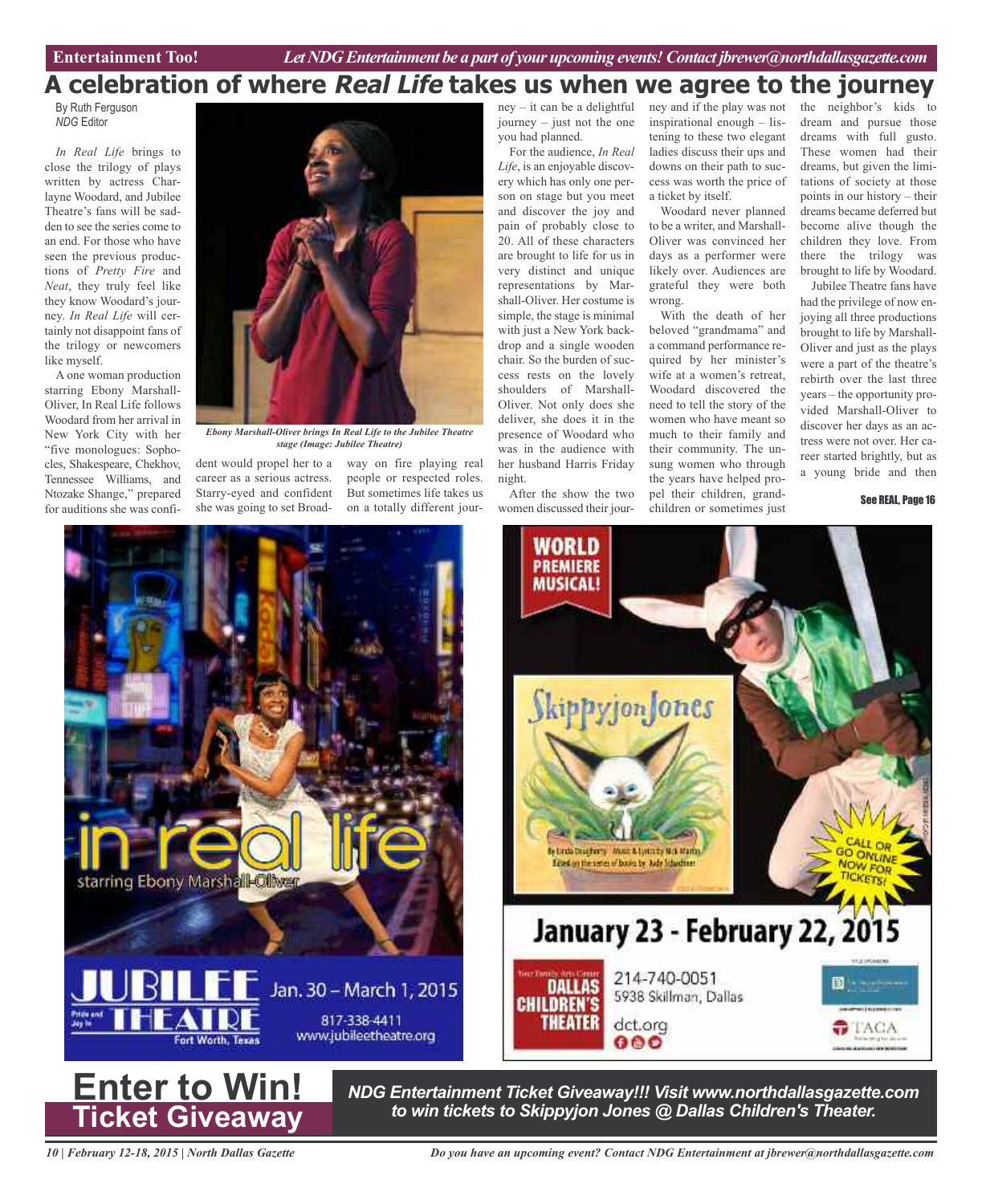## **Market Place**

# **City of Irving to host annual Homebuyer Fair**

The City of Irving and Business and Community Lenders (BCL) of Texas are partnering again to host the annual Homebuyer Fair and assist first-time homebuyers to become confident, educated and prepared consumers. Builders, community development housing organizations, housing and credit counselors, and lending institutions will be in attendance to provide information one-on-one to interested residents. This year's



fair will be held 9 a.m. to 1 p.m. Feb. 28 at Senter Recreation Center, 901 S. Senter Road.

There will be free work-

# **POVERTY,** continued from Page <sup>3</sup>

worked as a miner in West Virginia, and attended school just a few months a year. At 20, he started high school and by 28 he had earned his bachelor's degree. He was only the second African American to earn a Ph.D. from Harvard (W.E.B DuBois was the first in 1895). He was a member of the Howard University faculty and was later a dean.

He wrote, "If you can control a man's thinking you do not have to worry about his action. When you determine what a man shall think you do not have to concern yourself about what he will do. If you make a man feel that he is inferior, you do not have to compel him to accept an inferior status, for he will seek it himself. If you make a man think that he is justly an outcast, you do not have to order him to the back door. He will go without being told; and if there is no back door, his very nature will demand one."

In other words, poverty can be the reality of living, but it doesn't have to be a state of mind. Many are trapped in poverty because that may be all they know, and because protest, legislation, and litigation have not provided a passage out of

poverty. No one provided a passage out of poverty for Woodson. He worked as a miner to earn a living, and he transcended his status as a miner to make a life of embracing his people and our history. He wrote about

the ways that our thinking could oppress us as much as living conditions can. He is a role model and example for African Americans today because, motivated by a desire to be educated, he fought his way out of poverty. There is a difference between thinking you

shops, prizes, activities for children, and more.

buyerfair.com.

Register for this annual event online at home-



# **REAL,** continued from Page <sup>10</sup>

mother she made the decision to step away from the stage. Returning later, she was not greeted with anything other no no and no. She was beginning to resolve that perhaps she should begin to settle for teaching other actors and forget about performing on stage herself. But a call from a friend telling her about auditions for Pretty Fire led to the artistic director telling Marshall-Oliver the role was her's if she wanted it.

*In Real Life* is on stage at the Jubilee Theatre until March 1. Do not miss this

can live like Carter G. Woodson, and thinking that you can't. (CHECK OUT www.ASALH.org for more information on Carter G. Woodson and his organization.)

*Julianne Malveaux is an author and economist based Washington, D.C.*

opportunity to see an entertaining, but thought provoking production! You will be reminded that we can have the biggest of dreams, but sometimes *In Real Life*, when we open ourselves up

to a different journey life can be so much richer than we imagined.

This is the last week NDG readers can enter to win a pair of tickets to see *In Real Life*. Visit our Facebook page here and enter for a chance to win.



**No Matter How Small** 

Fax Information To: 972-509-9058 Call: 972-432-5219

(Leave Message)

Friail: inquiries1909@gmail.com



# **Same Day Move-In • GREAT Location!! (Dallas)**

STOP PAYING SO MANY FEES! Our rent is FULL SERVICE. We pay for utilities – electricity, heating, air conditioning, and janitorial services … it's all included! No "Plus-E" – No "CAM." NO PERSONAL OR BUSINESS FINANCIAL HISTORY REQUIRED! GREAT DEALS ON ONE-ROOM SUITES! --- STOP PAYING TOO MUCH RENT! (Just North of Downtown Dallas)

• Surveillance Camera • No Application or Application Fees • Five-Page lease - Short & Simple • Extremely Competitive Rates • Same-Day Move-In • Flexible Lease Terms • On-site Management, Maintenance, Leasing and Space Planning • Ample, Convenient Parking • No Credit Check • Beautiful Glass & architecturally unique Building! **Rent Starting at \$199 per month (9.99/sq.ft.)**

Office / Medical Space 1327 Empire Central (@ I-35 Stemmons Freeway) Dallas, TX 75247 (972) 432-5219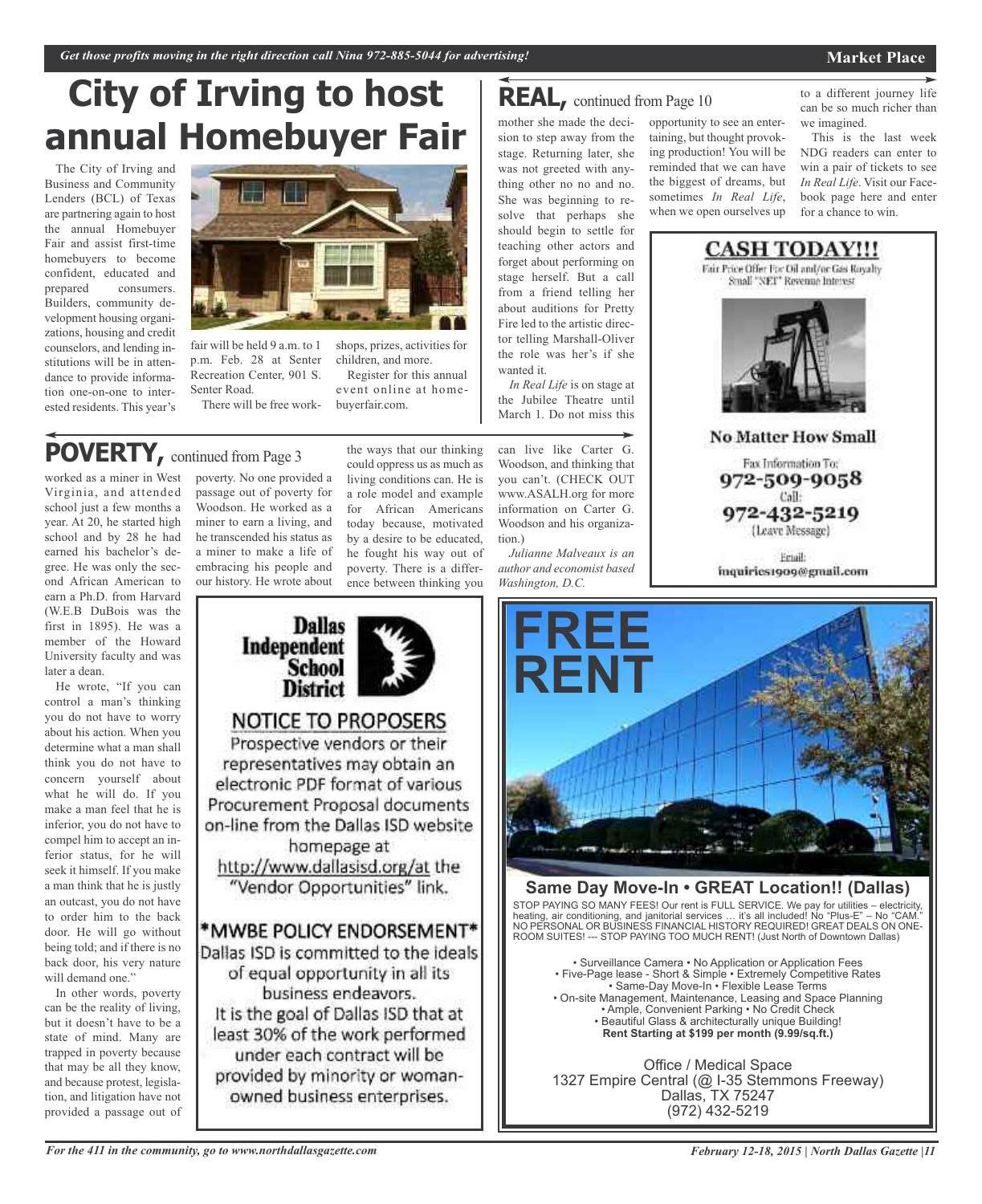**Hey Irving, Pick Us Up!**

**You can find a copy of the North Dallas Gazette at any one of these fine businesses and organizations. Be sure to pick up a copy every week to stay on top of the issues important to the Irving area in particular and the DFW African**

# **TWU,** continued from Page <sup>7</sup>

business plan like it was meant to be put on the shelves taught me more than I thought I would ever know. Being a part of the NRF Student Challenge has opened up many doors for me, and I feel so blessed to have been a part of it."

Now in its second year, the NRF Student Challenge is a business-case competition for NRF Student Association members to highlight their creativity and business acumen to retail executives. Members of the student association from across the U.S. participated in the competition, with the top three finalists invited to present their project at Retail's Big Show.

More information about the NRF student challenge can be found at https://nrf.com/career-center/scholarships/studentchallenge/student-challenge-class-of-2015.

# TISEO PAVING COMPANY

419 E. Hwy. 80, Mesquite, TX 75150 Tel: (972) 289-0723 Fax (972) 216-5637 www.tiseopaving.com

Performing Concrete Street Paving in the Metroplex Area We Accept Subcontracting Bids For All Public Works Projects in the Dallas Area. We Are Accepting Applications for Concrete Mixer Drivers and Heavy Equipment Mechanics

**Equal Opportunity Employer** 

### **Greater Irving-Las Colinas Chamber of Commerce** 5201 N. O'Connor Blvd., Ste. 100

**Iglesia Santa Marie de Guadolupe** 2601 S. MacArthur

**The Chateau on Wildbriar Lake** 1515 Hard Rock Rd

**Bombay Sizzlers** 397 East Las Colinas Blvd, Ste. 180

**Le Peep** 4835 N. O'Connor Blvd.

**Mattito's Tex Mex** 1001 MacArthur Park Drive

**Taqueria El Tacazo** 1150 W. Pioneer Drive

**Capistrano's Café & Catering** 4650 W. Airport Frwy

**Empress of China** 2648 N. Beltline Rd.

**The Spirit Grille** 4030 N. MacArthur Blvd #112

**El Rancho Restaurant** 1210 E. Irving Blvd

> **504 Salon** 3414 W. Rochelle

**Irving YMCA** 220 W. Irving Blvd

**Mitchell's Barbershop**

4020 N. Beltline Rd

**Roy's Pawn Shop** 635 E. Irving Blvd

**Senter Park Recreation Center American community as a whole.**

**Evergreen Missionary Baptist Church "The Green"**

**Irving Islamic Center Valley Ranch - Valley Ranch Masjid**

W.

**Church**

**Center** 909 N. O'Connor Rd **Mustang Park Recreation Center** 2223 Kinwest Pkwy **Northwest Park Recreation Center** 2800 Cheyenne St.

907 S. Senter Rd

825 E. Union Bower Rd.

**Center** 3033 Country Club Rd.

**Recreation Center**

**Georgia Farrow Recreation Center**

**iRealy Office Building** 320 Decker Drive

**Irving Hispanic**

801 W. Irving Blvd

**Evergreen Baptist Church** 3329 W. Country Club Drive

**Po' Boys Restaurant** 4070 N. Beltline Rd. Ste. 100

**Girl Friends Africa** 4070 N. Beltline Rd. Ste. 134

**VW Barbership** 4070 N. Beltline Rd. Ste. 143

**Northlake College** 2000 College Blvd Bldg. A

**Shady Grove CME Church** 3537 E. Gilbert Road **Emmanuel Baptist Missionary Church** 511 Gilbert Road **Ben Washington Baptist Church** 3901 Frisco Ave **Shepherd Church** 615 W. Davis **West Irving C.O.G.I.C.** 4011 Conflans Road **Bible Way Baptist Church** 4215 N. Greenview Dr. **Strictly Business** 4159 W. Northgate **Washateria** 3712 Cheyenne Street **New Life Ministries** 3706 Cheyenne Street **Elisha Mane Attractions** 3704 Cheyenne Street **Bear Creek Community Church** 2700 Finley Rd.

**Antioch Christian Church** 2041 West Walnut Hill

**Kasbah Grill** 2851 Esters Rd

**Fresh Food Store** 4020 W. Northgate Drive

> **Lee's Catfish** 1911 Esters Road

**Danal's Mexican Restaurant** 508 N. O'Connor Rd

**Fred's Pit Barbecue** 808 E. Irving Blvd

**Gary's Barbershop** 2117 Story Rd.

**African Village Restaurant** 3000 N. Beltline Rd

**New Look Barbershop** 3317 Finley Rd.

**Irving Arts Center** 3333 N. MacArthur #200

# CADNET/NORTH DALLAS GAZET **National and Local Classified Advertising Network**

To advertise call 972-509-9049 Email (ad for quote) opportunity@northdallasgazette.com

| <b>Autos Wanted</b><br>TOP CASH FOR CARS.<br>Any Car/Truck, Running<br>or Not. Call for INSTANT<br>offer: 1-800-454-6951                             | 40 tabs +10<br>$20mq$ .<br>\$99<br>includes<br>FREE.<br>FREE SHIPPING.<br>$1 -$<br>888-836-0780 or Metro-<br>Meds.net                       | Call LiveLinks. Try it<br>FREE. Call NOW: 1-<br>888-909-9905 18+.<br>CAREERS.<br><b>AIRLINE</b>                                                                                                          | mos.) SAVE! Regular<br>Price \$34.99 Ask About<br><b>FREE SAME DAY Instal-</b><br>lation! CALL Now! 877-<br>477-9659                                                                                 | CASH FOR CARS, Any<br>Make or Model! Free<br>Towing. Sell it TODAY.<br>Instant offer: 1-800-864-<br>5784                                             | 1-DAYPAY-<br>STRIPS.<br>MENT.1-800-371-1136<br>ADVERTISE to 10 Mil-<br>lion Homes across the                                                                                                         |
|------------------------------------------------------------------------------------------------------------------------------------------------------|---------------------------------------------------------------------------------------------------------------------------------------------|----------------------------------------------------------------------------------------------------------------------------------------------------------------------------------------------------------|------------------------------------------------------------------------------------------------------------------------------------------------------------------------------------------------------|------------------------------------------------------------------------------------------------------------------------------------------------------|------------------------------------------------------------------------------------------------------------------------------------------------------------------------------------------------------|
| <b>Financial</b><br>Delete Bad Credit In Just<br>30-Days?! Stop getting<br>turned down because of<br>bad credit Free to start!<br>A Rated W/BBB Call | VIAGRA 100MG and<br>CIALIS 20mg! 50 Pills<br>\$99.00 FREE Shipping!<br>100% guaranteed. CALL<br>NOW! 1-866-312-6061<br><b>Miscellaneous</b> | Get FAA approved main-<br>tenance training at cam-<br>puses coast to coast.<br>Job placement assis-<br>tance. Financial Aid for<br>qualifying students. Mili-<br>tary friendly. Call AIM<br>866-453-6204 | <b>DISH TV Retailer. Start-</b><br>ing at \$19.99/month (for<br>12 mos.) & High Speed<br>Internet<br>starting<br>at<br>$$14.95/m$ onth<br>(where)<br>available.) SAVE! Ask<br>About SAME DAY Instal- | <b>Wanted to Buy</b><br>Wants to purchase min-<br>erals and other oil and<br>gas interests. Send de-<br>tails to P.O. Box 13557<br>Denver, Co. 80201 | USA! Place your ad in<br>over 140 community<br>newspapers, with circu-<br>lation totaling over 10<br>million homes. Contact<br>Independent Free Pa-<br>pers of America IFPA at  <br>danielleburnett- |
| Now! 844-560-7687<br><b>Health &amp; Fitness</b><br>VIAGRA 100mg, CIALIS                                                                             | Connection.<br>Make<br>a<br>Real People, Flirty Chat.<br>Meet singles right now!                                                            | DISH TV<br>Starting<br>at<br>\$19.99/month (for 12                                                                                                                                                       | lation! CALL Now! 1-<br>800-615-4064                                                                                                                                                                 | CASH PAID-<br>up to<br>\$25/Box for unexpired,<br>sealed DIABETIC TEST                                                                               | <i>ifpa@live.com or visit</i><br>website<br>cadne-<br>our<br>tads.com for more infor-<br>mation.                                                                                                     |

Reader Advisory: the National Trade Association we belong to has purchased the following classifieds. Determining the value of their service or product is advised by this publication. In order to avoid misunderstandings, s vertisers do not offer employment but rather supply the readers with manuals, directories and other materials designed to help their clients establish mail order selling and other businesses at home. Under NO circumstance send any money in advance or give the client your checking, license ID, or credit card numbers. Also beware of ads that claim to guarantee loans regardless of credit and note that if a credit repair company does business o phone it is illegal to request any money before delivering its service. All funds are based in US dollars. 800 numbers may or may not reach Canada.

3329 Country Club West **Austin Recreation Center Houston Recreation**

9940 Valley Ranch Pkwy **Irving Salvation Army Cimarron Park**

**Center** 300 Pamela Drive **Lively Pointe Youth**

**Irving Public Library**

**Lee Park Recreation**

135 S. Jefferson

**Irving City Hall**

1140 E. Irving Blvd **Antioch Christian** 201 Red River Trail

**Heritage Senior Center**

2043 W. Walnut Hill Ln

530 Davis Street

200 Jefferson Street

**Chamber of Commerce**

825 W. Irving Blvd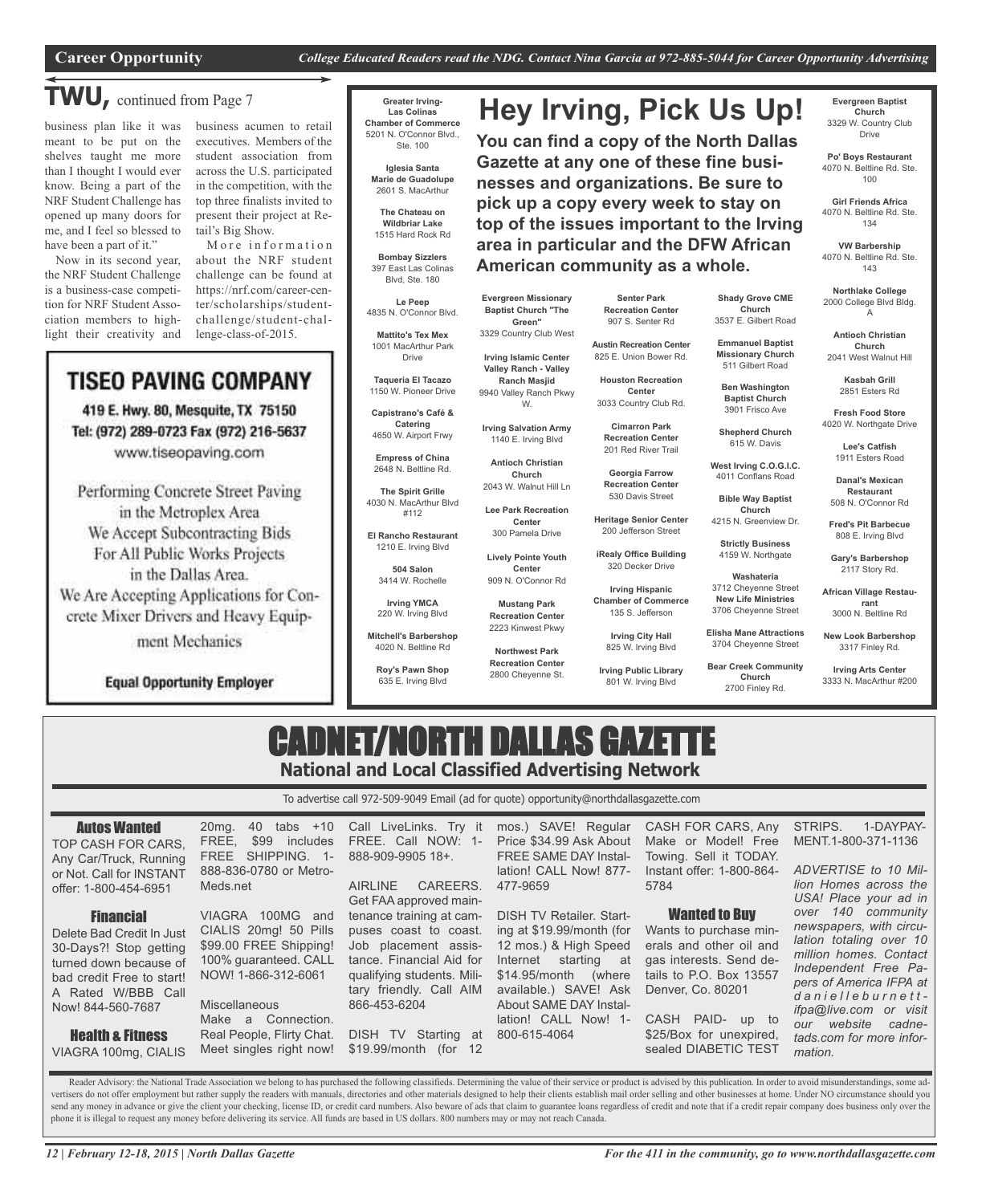# **It's time for Hollywood to act like diversity matters**

By Marc H. Morial NNPA Columnist

"Diversity is basically a description of independence. Diversity is what moves the ball for me, and I thought 'give people a chance that have different points of view. Let the audience decide whether they like it or not. But give those voices a chance to be seen and heard."

– Robert Redford, actor, director, and co-founder of Sundance Film Festival

Hosted by the Academy of Motion Picture Arts and Sciences, the 87th annual

Academy Awards ceremony, better known as the Oscars, will either best be remembered for the uproar incited by this year's homogenous nominations, or as a seminal moment for change in the Academy's long, non-inclusive history.

For the first time since 1998, the stage has been set for our nation to celebrate its least diverse Oscars. In a year that saw Oscar-worthy turns from several actors of color, none were nominated in the acting categories, with all 20 acting nominations going to White actors. But the story doesn't end

there. Not a single woman stood among the five directors and 14 screenwriters nominated in those categories.

In a nation where nearly 51 percent of the population is female, how can formidable directors like Ava Du-Vernay for "Selma" and Angelina Jolie for "Unbroken" find themselves on the cutting room floor of the nomination selection? In a nation where, according to a 2014 Pew Research Center survey, "Some 43% of Millennial adults are nonwhite, the highest share of any generation," how does

the Academy's nominees not reflect Hollywood's audience base or the nation in which we live?

In response to the outcry surrounding this year's Oscar nominations, Cheryl Boone Isaacs, the first African American and third female president of the Academy, spoke to the Associated Press and pointed to progress in the Academy's efforts to reflect our nation's diverse, moviegoing audience. She noted, "In the last two years, we've made greater strides

See OSCARS, Page 16

# **Hawaiian Falls hosting area job fairs**

Hawaiian Falls is holding Job Fairs beginning March 2 to hire more than 1,000 seasonal workers for its North Texas waterparks at the following locations:

Hawaiian Falls Garland – The Heights Church, 201 W. Renner Rd. & US75, Richardson 75080

March 3, Tue., 5 p.m. - 8 p.m. March 7, Sat., 9 a.m. - Noon.

Hawaiian Falls The Colony - Horizons Church, 6600 Paige Road, The Colony 75056

March 3, Tue., 5 p.m. - 8 p.m. March 7, Sat., 10 a.m. – 2 p.m.

Hawaiian Falls Mansfield – First Baptist Church, 1800 E. Broad St., Mansfield 76063

March 2, Mon., 5 p.m. - 8 p.m. March 7, Sat., 10 a.m. - 1 p.m.

Hawaiian Falls Roanoke - Roanoke Recreation Center, 501 Roanoke Road, Roanoke 76262

March 5, Thur., 5 p.m. - 8 p.m. March 7, Sat., 10 a.m. - 2 p.m.

Hawaiian Falls White Settlement - Aloha Event Center, 8905 Clifford St, White Settlement 76108

March 2, Mon., 5 p.m. - 8 p.m. March 7, Sat., 10 a.m. - 2 p.m.

Hawaiian Falls offers job opportunities for candidates 16 years of age and older in a safe, value-centered, conservative and exciting environment. There are great

opportunities for students, teachers, single parents, extra wage earners, and seniors.

Seasonal positions include Activities Director, Camp Counselor, Team Splash, Groups Coordinator, Emergency Medical Technician, Lifeguards (age 16+ training provided), Ride Attendants & Dispatchers (training provided), Cash Control – Daily Reporting, Cashier/Ticket Sales, Ticket Takers, Cooks, Dishwashers, Food Prep, Runners, Cabana Waiters, Locker Attendants, Maintenance, Grounds Control, Housekeeping, Bathroom and Trash Attendants.

In addition to the seasonal water park positions, Hawaiian Falls White Settlement is also seeking Adventure Park Attendants, Birthday Host/Hostess, Front Gate/Ticketing, Food & Beverage, Arcade & Redemption, Park Services, Maintenance and Parking Attendants.

All candidates must complete an application at http://www.hfalls.com/employment for consideration. Sorry, applications will not be accepted at the parks, by mail or drop-offs. Candidates will then need to attend one of the Job Fairs for a short orientation about



Hawaiian Falls and interview on the spot. Candidates should plan to spend 1 - 2 hours to complete the process. Candidates should dress for success and bring their smile.

For questions, please email info@hfalls.com or call 972.999.1265.



# **Ed Bell Construction Company**

*An Equal Opportunity Employer*

February 5, 2015

 Ed Bell Construction is a Dallas based heavy highway contractor doing<br>business in the North Texas market since 1963. With clients such as Ed Bell Construction is a Dallas based heavy highway contractor doing Richardson and Mansfield (plus many others), we have a strong backlog of work in the highway market locally.

- 
- 
- 
- Finishers (structures)<br>• CDL Drivers (CDL required, some will require tanker endorsement) of work in the highway market locally.<br>
We are currently hiring for the following positions:<br>
• Laborers (all divisions)<br>
• Carpenters (structures)<br>
• Finishers (structures)<br>
• CDL Drivers (CDL required, some will require
- **Fuel Truck Driver**
- **Fuel Service Helper Heavy Equipment Mechanic**
- **· Barricade Servicer**
- 
- **· Dozer Operators** (earthwork)<br>• Trackhoe Operator (earthwork)
- Available: multiple openings

Rate: Negotiable

Rate: Negotiable<br>Must have own transportation

Years of Experience required will vary, from 6 months to 2 years (depending on position)

**Physical and Drug Screen Required Must have a Clear Background Must be at least 21 years old**

**Must apply in PERSON, Monday – Friday from 8am to 11am @ 10605 Harry Hines Blvd. Please visit our website: www.edbellconstruction.com/careers**

**Or email your resume to: careers@edbellconstruction.com**





**Attention Suppliers of Goods, Services and Construction**

**Review Competitive Opportunities at www.bidsync.com**

**www.garlandpurchasing.com**

**972-205-2415**



AND REWARDING CAREER?

PURSUE A CAREER AS A **POLICE OFFICER OR FIREFIGHTER!** 

- **Competitive wages**
- Array of benefits
- **Education incentive pay**
- ...and more

SIGN UP TO TAKE THE CITY OF IRVING'S NEXT. CIVIL SERVICE ENTRANCE EXAM. CALL (972) 721-2696 TO REGISTER.

The City of Irving does not discriminate on the basis of race, sex, religion, age, or disability in employment or the provision of services. www.cityofiring.org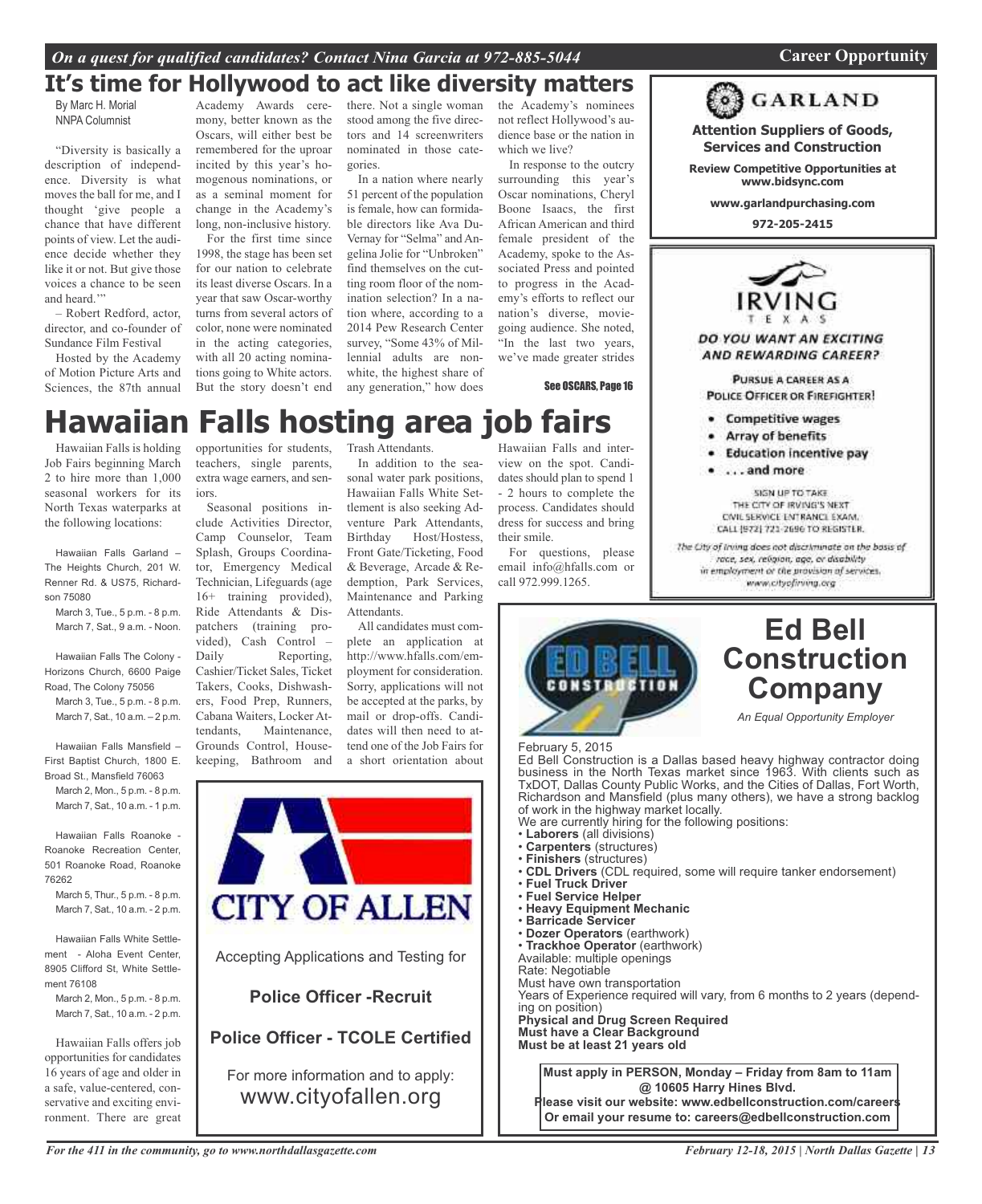### **AVENUE F CHURCH OF CHRIST IN PLANO**

# **Mondays – Fridays**

**In the New Year 2015** Call 972-423-8833 for AF-FECT, Inc. or email: AF-FECTxInc@aol.com for counseling services, resources and assistance for job readiness and training programs for individuals.

### **February 15**

Join us this Sunday at 8 a.m. for our praise and worship services, God will bless you. And don't forget to come back for our Iglesia de Cristo Services (the Word of God in Spanish.)

**February 18, 9:30 a.m.** You're invited to join us for Bible study as we worship and praise God for His blessings. Prepare to be encouraged by God's plan to grow.

Brother Ramon Hodridge, Minister of Education 1026 Avenue F Plano, TX 75074 972-423-8833 www.avefchurchofchrist.org

### **BETHEL BIBLE FELLOWSHIP CARROLLTON**

 $\mathcal{L}_\text{max}$  and  $\mathcal{L}_\text{max}$  and  $\mathcal{L}_\text{max}$ 

**February 15, 2015** You're invited to our Sunday Morning "Prayer and Mediation" followed by Morning Worship Service at 10 a.m. See what God is doing through and with us in the New Year; you will be blessed. We will also have some Black History facts to share with you.

### **February 18, 7 p.m.**

Join us in Wednesday's Prayer and Bible Study Class with Senior Pastor Dr. Woodson and/or Associate Pastor Brenda Patterson teaching on the subject of Spiritual Warfare. These are Hot Topics in Winter Months. We will learn what God says about critical issues and topics through the study of His word. Come and be blessed by God.

Dr. Terrance Woodson, Senior Pastor 1944 E. Hebron Parkway Carrollton, TX 75007 972-492-4300

www.bethelbiblefellowship.org  $\mathcal{L}_\text{max}$  , which is a set of the set of the set of the set of the set of the set of the set of the set of the set of the set of the set of the set of the set of the set of the set of the set of the set of the set of

### **CHRIST COMMUNITY CHURCH IN RICHARDSON**

### **February 15, 8:45 a.m. and 11 a.m.**

You're invited to our Morning Services as we worship, honor and praise God for His blessings. Our February Month Series is "Being Wired for Sex."

### **February 18**

Join us at 12 Noon with Rev. Viveca Potter teaching on the Word of God; come back at 6:45 for Corporate Prayer and stay for Senior Pastor Autry at 7:30 p.m. teaching the Word of God. Our youth come for Food and Fellowship at 7 p.m. followed by Bible Study at<br>7:30 p.m. and p.m. and Tutoring/Homework Assistance at 8 p.m.

Dr. Terrence Autry, Senior Pastor 701 Centennial 972-991-0200 Richardson, TX 75081 www.Christcommunityrichardson.org  $\mathcal{L}_\text{max}$  and  $\mathcal{L}_\text{max}$  and  $\mathcal{L}_\text{max}$ 

### **FELLOWSHIP CHRISTIAN CENTER CHURCH IN ALLEN "The Ship"**

### **Monday – Friday 9 a.m.-1 p.m.**

TheShip3C's Prayer Lines for those that are in need are 972-649-0566 and 972-649- 0567 or they may be submitted via email to: prayerline@theship3c.org

### **February 15**

Join us this Sunday for our praise and worship services at 9:30 a.m. followed by Morning Services at 1550 Edelweiss Drive in Allen and bring someone with you; you will be blessed.

### **February 18**

You're invited to our Wednesday's 12 Noon-Day Live Prayer and Bible Study and/or our Wednesday Night Live Prayer and Bible Study at 7 p.m. to learn more about God's Word at Joycie Turner Fellowship Hall, 200 W. Belmont Drive in Allen. Be encouraged by God's plan for your maturity and His glory; and most of all, be prepared to grow.

Dr. W. L. Stafford, Sr., Ed.D. Senior Pastor 1550 Edelweiss Drive In Allen for Sunday Morning Worship. Admin. Building Address Is 200 W. Belmont Drive Allen, TX 75013 972-359-9956 www.theship3c.org

### **BIBLE WAY COMMUNITY BAPTIST CHURCH**

 $\overline{\phantom{a}}$  , and the set of the set of the set of the set of the set of the set of the set of the set of the set of the set of the set of the set of the set of the set of the set of the set of the set of the set of the s

**February 15, 7:35 a.m.** Join us this Sunday for our praise and worship services and receive a blessing from God.

**February 18, 7 p.m.** You're invited to our Wednesday Bible Study to learn more about God's word and how it can lead and guide you.

Dr. Timothy Wilbert, Pastor 4215 North Greenview Dr. Irving, TX 75062 972-257-3766 www.biblewayirving.org  $\overline{\phantom{a}}$  , and the set of the set of the set of the set of the set of the set of the set of the set of the set of the set of the set of the set of the set of the set of the set of the set of the set of the set of the s

### **MT. OLIVE CHURCH OF PLANO (MOCOP)**

### **February 15**

Join us in Sunday School at 8:30 a.m.; stay for our Sunday prayer at 9:30 a.m. and our Worship Service at 10 a.m.

### **February 18, 7 p.m.**

You're invited to our Wednesday's Bible Study; you will learn what God has to say to us. Come to be encouraged by God's plan for your spiritual growth and His glory.

Pastor Sam Fenceroy Senior Pastor 300 Chisholm Place Plano, TX 75075 972-633-5511 www.mocop.org  $\overline{\phantom{a}}$  , and the set of the set of the set of the set of the set of the set of the set of the set of the set of the set of the set of the set of the set of the set of the set of the set of the set of the set of the s

### **NEW MOUNT ZION BAPTIST CHURCH**

**February 15** You're invited to join us for

Early Morning Services at 7:30 a.m., followed by Sunday School at 9 a.m. and Morning Worship at 10:30 a.m.

### **February 18** Join us for Wednesday's

Bible Study and learn what God has to say to us. Dr. Tommy L. Brown Senior Pastor 9550 Shepherd Road Dallas, Texas 75243 Phone: 214-341-6459

www.nmzb.org

### **SHILOH MBC IN PLANO**

 $\mathcal{L}$  , and the set of the set of the set of the set of the set of the set of the set of the set of the set of the set of the set of the set of the set of the set of the set of the set of the set of the set of the set

**February 15, 8 a.m. and 11 a.m.** Come and worship with us this Sunday. God will greet us and bless us with words of wisdom as He leads and guide us in all truth and righteousness.

**February 18, 7 p.m.** You're invited to our Wednesday's Bible Study to learn more about God's Word. Come and be encouraged by God's plan for your maturity and growth; and it's all for His glory.

Dr. Isaiah Joshua, Jr. Senior Pastor 920 E. 14th Street Plano, TX 75074 972-423-6695 www.smbcplano.org

### **THE INSPIRING BODY OF CHRIST CHURCH**

 $\mathcal{L}$  , and the set of the set of the set of the set of the set of the set of the set of the set of the set of the set of the set of the set of the set of the set of the set of the set of the set of the set of the set

**February 15, 7:30 and 11:30 a.m.** You're invited this Sunday to our praise and worship service as we honor and magnify God's Holy name; and receive a blessing from Him.

**February 16, 7 p.m.** Join us in Monday School as we learn what God has to say to us.

**February 20, 7 p.m.** All men are invited to join us for Men's Fellowship night. What is God saying to us?

Pastor Rickie Rush 7701 S Westmoreland Road Dallas, TX 75237 972-372-4262 www.Ibocchurch.org

 $\mathcal{L}_\text{max}$  , which is a set of the set of the set of the set of the set of the set of the set of the set of the set of the set of the set of the set of the set of the set of the set of the set of the set of the set of

**PROFESSIONAL ACHIEVERS COMMUNITY EXCELLENT (PACE)**

### **February 22, 3 p.m.**

PACE presents its 2015 African American Read-In at the Josey Ranch Lake Branch of the Carrollton Public Library. The guest speaker will be Carrollton-Farmers Branch Independent School District educator Mrs. Michelle Bailey.

### There will be readings and recitals from PACE members and local youth. Also on the program will be local performer Jennifer White Miller who will present a Harriet Tubman monologue and song performance.

Free new and slightly used books will be given away to children in the audience. Books have been provided by PACE members, members of the public and a generous donation from Friends of the Library. Light refreshments will be served. Contact Tracey Richardson, Historian, for book donations or information at pacemaster@pacedfw.org. or call 469-585-6844.



# **Church Happenings www.NorthDallasGazette.com**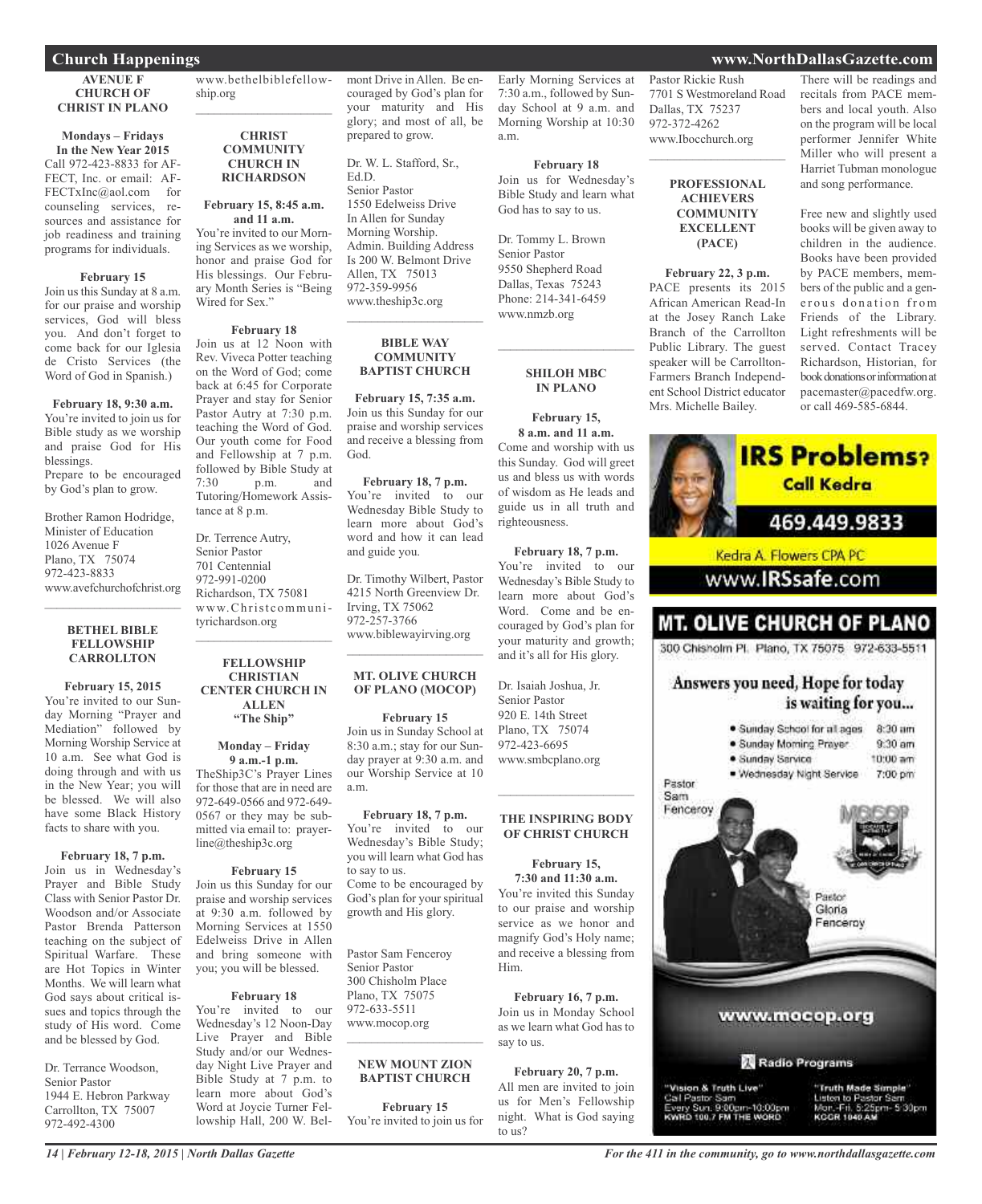# **Black History facts continue**



*Send email to: businessoffice@ northdallasgazette.com to sign up for Sister Tarpley's weekly electronic newsletter.*

Robert R. Taylor, (June 8, 1868 – December 13, 1942) was an American architect; and by some the most prolific contributor to Tuskegee University's structural design and the namesake of its architecture and construction school will soon be remembered with the launch of a new U.S. postage stamp.

On today, February 12, the United States Postal Service will issue a limited edition of the Forever Stamp of Robert Robinson Taylor. The stamp is the 38th addition to the service's Black Heritage series.

Taylor is believed to have been both the first Black graduate of MIT, he enrolled at MIT in 1888; and he is the country's first academically trained Black architect.

The Taylor stamp will be officially introduced during a ceremony today at 11 a.m. EST in the atrium of the Smithsonian National

Postal Museum in Washington, D.C.

Tuskegee University president, Dr. Brian L. Johnson, will bring remarks, along with Valerie Jarrett, Taylor's great granddaughter and senior advisor to President Barack Obama, and Massachusetts Institute of Technology (MIT) president Rafael Reif.

A celebration of the stamp's launch is also planned at Tuskegee University for later this month.

Recruited by Tuskegee's first president, Booker T. Washington, Taylor came to the university in 1892 and spent nearly his entire career teaching, developing the architecture and construction trade program, and designing more than 20 campus buildings until his death in 1942.

He was also the architect of The Oaks, Washington's home and modern day historic site. Many of his historic campus buildings still stand and are used today.

Taylor served as secondin-command to its founder and first President, Booker T. Washington.

In 1898, he married Beatrice Rochon Taylor, they had four children. After Beatrice died in 1906, he got remarried in 1912 to Nellie Chestnut Taylor, they

### had one child.

Taylor died while attending services in the Tuskegee Chapel, the building that he considered his most outstanding achievement as an architect.

The housing project in Chicago, Robert Taylor Homes, was named after his son, Robert Rochon Taylor, a civic leader, communist and former Chairman of the Chicago Housing Authority. While attending MIT, in

June 1890 and again in Sep-

tember 1891, he was recommended for the Loring Scholarship, which he held for two consecutive academic years: 1890-1891 and 1891-1892.

At the MIT faculty meeting on May 26, 1892, Taylor was one of twelve students in Course IV recommended for the degree in architecture. The class of 1892 was the largest on record since MIT's founding.

His first building project

on the Tuskegee University campus was the Science Hall (Thrasher Hall) completed in 1893. The new Science Hall was constructed entirely by students, using bricks made also by students under Taylor's supervision.

The project epitomized Washington's philosophy of instilling in Tuskegee students, the descendants of former enslaved Blacks, the value and dignity of physical labor and it provided an example to the world of the capabilities of Blacks in the building trades, and it underscored the larger potential of the manual training curricula being developed at Tuskegee.

Taylor's father, Henry Taylor, worked as a carpenter and businessman, born a slave and freed as a result of President Abraham Lincoln's Emancipation Proclamation shortly after the American Civil War of 1861-1865.

His mother, Emily Still, was the daughter of freedmen even prior to the Civil War and he had four brothers and sisters.

**SPEARCH JUBAL UPE ON LALE TO UAM** 

**MORDAY MILLION** 

**HEGHAM** 

**PUSSED OF A PARTY AND INCOME.** 





*KHVN 970 AM Sunday Mornings*







Islah Joshua, Jr.

Fustor

SMBC: A church Focused on Excellence while Teaching<br>the Word, Preaching the Gospel, Reaching the World

Worship Times: 8 and 11 a.m. Sunday School: 9:45 a.m. Mid-week: Wednesday at 7:00 p.m. Youth Church: Every 3rd, 4th, and 5th Sunday at 10:45 a.m. AWANA: Wednesday at 6:30 p.m. Contact Information: 972-423-6695 www.smbcplano.org